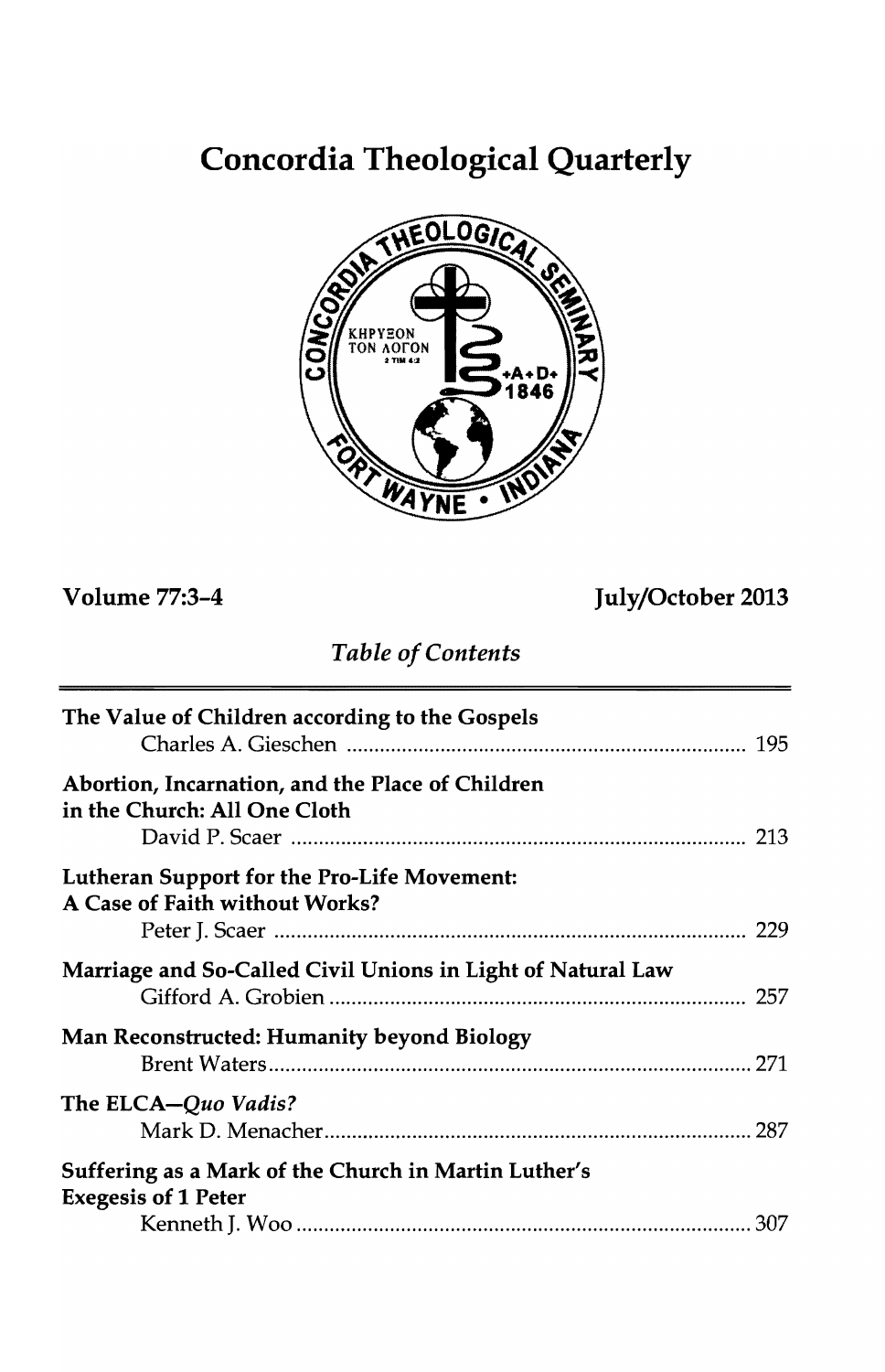|                                                  | 327  |
|--------------------------------------------------|------|
| Ephesians 5:21: "Submitting to One Another       |      |
| out of Reverence for Christ"                     |      |
|                                                  | .335 |
| LSB Service of Holy Matrimony:                   |      |
| The Right Rite for Our Times                     |      |
| The Pro-Life Movement in the LCMS:               |      |
| <b>Some Reminiscences</b>                        |      |
| Can the Shoes of Richard John Neuhaus Be Filled? |      |
| Postmodern Attitudes among Lutherans             |      |
| about the Lord's Supper                          |      |
| Looking Ahead: Celebrating Martin Luther         |      |
| and the Reformation in 2017                      |      |
|                                                  |      |
|                                                  |      |
|                                                  |      |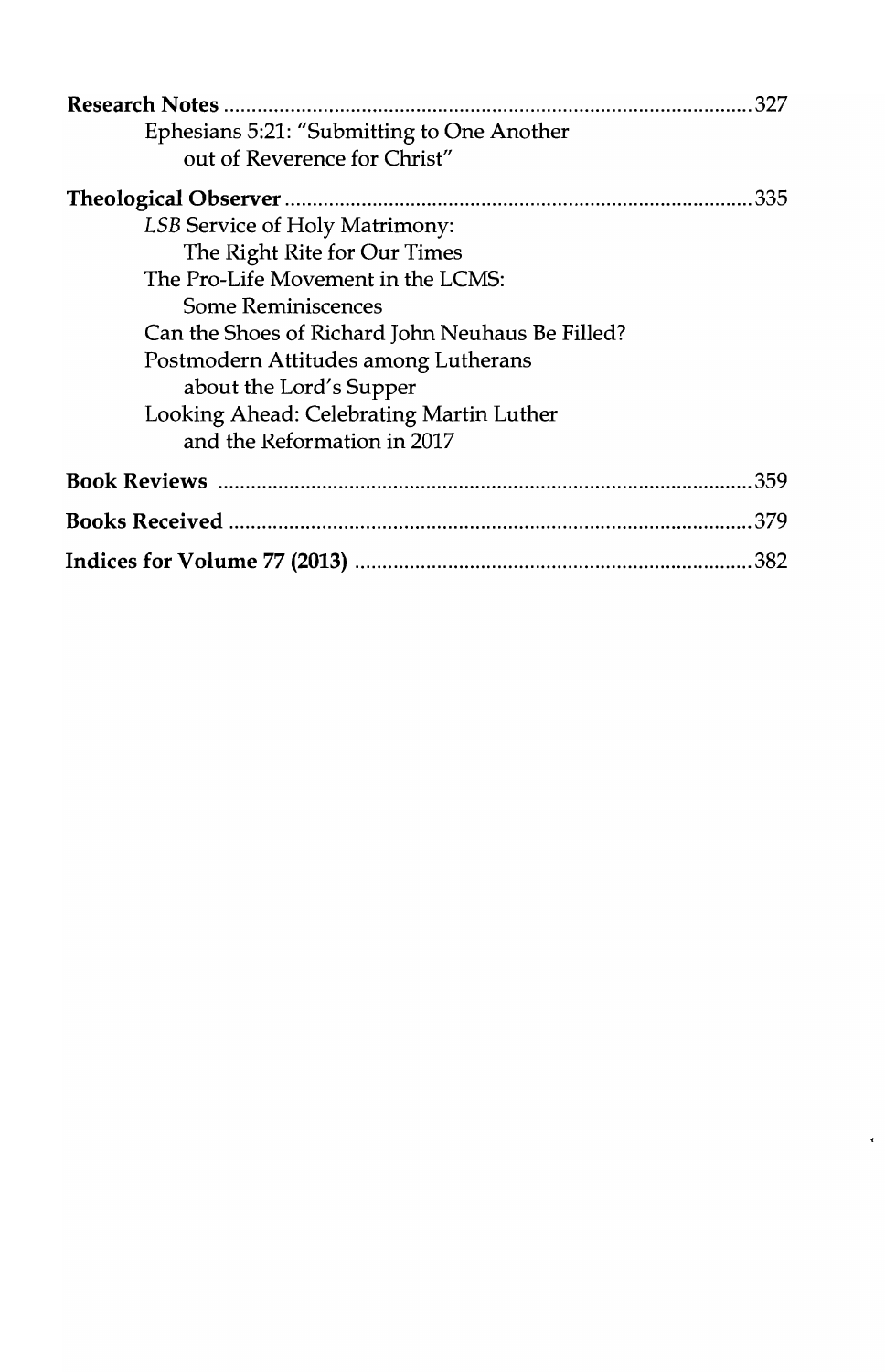# **Theological Observer**

# **LSB Service of Holy Matrimony: The Right Rite for Our Times**

*Lutheran Service Book* has been available to our congregations for over seven years. With each passing year, calling it the "new" hymnal will become harder to do. Now, with something as massive and complex as a hymnal, which includes all of the attending volumes, such as the *Altar Book, Agenda,*  and *Pastoral Care Companion,* it should not come as a surprise that it takes time for pastors to become familiar with its many resources. This is especially true in cases where services that existed in previous books have been altered. If a pastor has not had the opportunity to note the differences, he may simply revert to the version in previous books with which he is familiar.

A case in point is the service of Holy Matrimony in *L5B* (pew edition, 275- 277; Agenda, 64-70). Over the past few years, I have attended weddings where this rite was not used, even though *L5B* was in the pew racks. Now, I fully understand that weddings are one of those facets of a pastor's calling where he develops a way of handling them early in his ministry and then pretty much sticks to that practice. If it works, why fix it?

To such pastors I would, however, offer the suggestion that they take a closer look at the rite in *L5B.* For example, the Agenda Committee made revisions to the opening address. In order to hold up the goodness of God's created order we find this line: "Marriage was also ordained so that man and woman may find delight in one another." Yet, in the context of our hedonistic, no-fault divorce culture, they also wrote: "Therefore, all persons who marry shall take a spouse in holiness and honor, not in the passion of lust, for God has not called us to impurity but in holiness."

Without question, the most significant change in the marriage rite is found in the consent that both the bride and groom give. The consent consists of a series of questions beginning with the words "will you," to which each person responds "1 will." During my years in the parish, I invariably ran into questions or concerns about the consent, specifically, the word "obey" that was included in the question that was put to the bride. While the inclusion of this word dates at least as far back as the first edition of the *Book of Common Prayer*  (1549), I am not aware of any source that explains the purpose for its inclusion. My best guess is that with that one word Cranmer was attempting to show the complementary relationship between husband and wife. Both persons, to be sure, make the same promise of faithfulness to "love, honor, and keep" the other in "sickness and in health." This promise of fidelity, however, is made within the unique roles that each will bear within the marriage.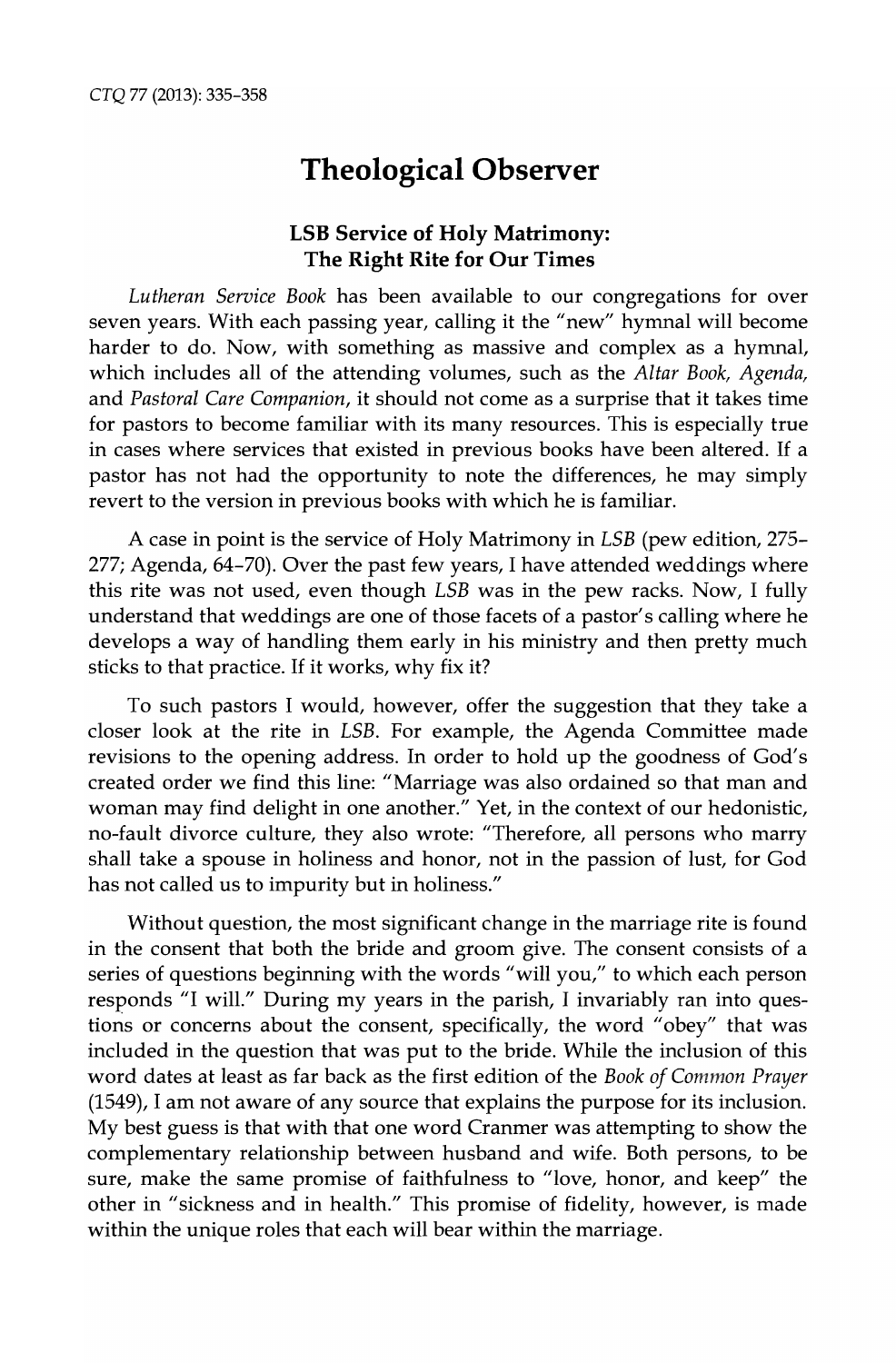The problem, of course, is that the word "obey" is hardly the best choice to tease out the distinctions within the male-female relationship that Paul so beautifully delineates in Ephesians 5. Now, it is true that "obey" is one of the meanings of the Greek  $v\pi$ orάσσω, the most significant word in Paul's discussion. But that translation hardly does justice to the relationship that Paul describes. (See the fine discussion concerning this particular topic in the Research Notes on 327-334 above).

For my purposes here, I wish to focus on one particular change in the *LSB*  rite. Drawing upon language that appeared in the Wisconsin Evangelical Lutheran Synod's 1993 hymnal, *Christian Worship,* the consent now reads:

*Name of groom,* will you have this woman to be your wedded wife, to live together in the holy estate of matrimony as God ordained it? *Will you nourish and cherish her as Christ loved His body, the Church, giving Himself up for her?* Will you love, honor, and keep her in sickness and in health and, forsaking all others, remain united to her alone, so long as you both shall live?

*Name of bride*, will you have this man to be your wedded husband, to live together in the holy estate of matrimony as God ordained it? *Will you submit to him as the Church submits to Christ?* Will you love, honor, and keep him in sickness and in health and, forsaking all others, remain united to him alone, so long as you both shall live? *(LSB* 276; emphasis added).

Note the second question in each part of the consent. Rather than relying solely on one word ("obey") to allude to the relationship between husband and wife, specific language from Ephesians 5 is incorporated in question form. When a pastor sits down with a couple to help prepare them for marriage, he can walk them through the marriage rite, using this language in the consent to catechize them concerning the biblical understanding of marriage. And in the service itself he might consider highlighting these words in his sermon, instructing both family and friends in the truth of God's good gift of marriage.

But why the fuss? Aren't the old marriage rites sufficient, especially for pastors who have been using them for years? Sufficient, perhaps, but optimal, no. As we have seen again and again in just the past several years, the institution of marriage is under assault. Same-sex marriage is now legal in a number of states, and the Supreme Court has paved the way for more to follow. Our very understanding of what it means to be male and female seems to be disintegrating before our eyes. In the midst of this moral confusion, the church must stand firm and speak with a clear voice. The time for allowing couples to write their own marriage vows is long past; nothing less than a clear witness of the truth will do. And even the language enshrined in our previous agendas is perhaps not up to the challenge that the church faces today. So here is my plea for anyone who is not yet using the rite of Holy Matrimony from *LSB*: take a look and ask whether this just might be the right rite for our times.

Paul J. Grime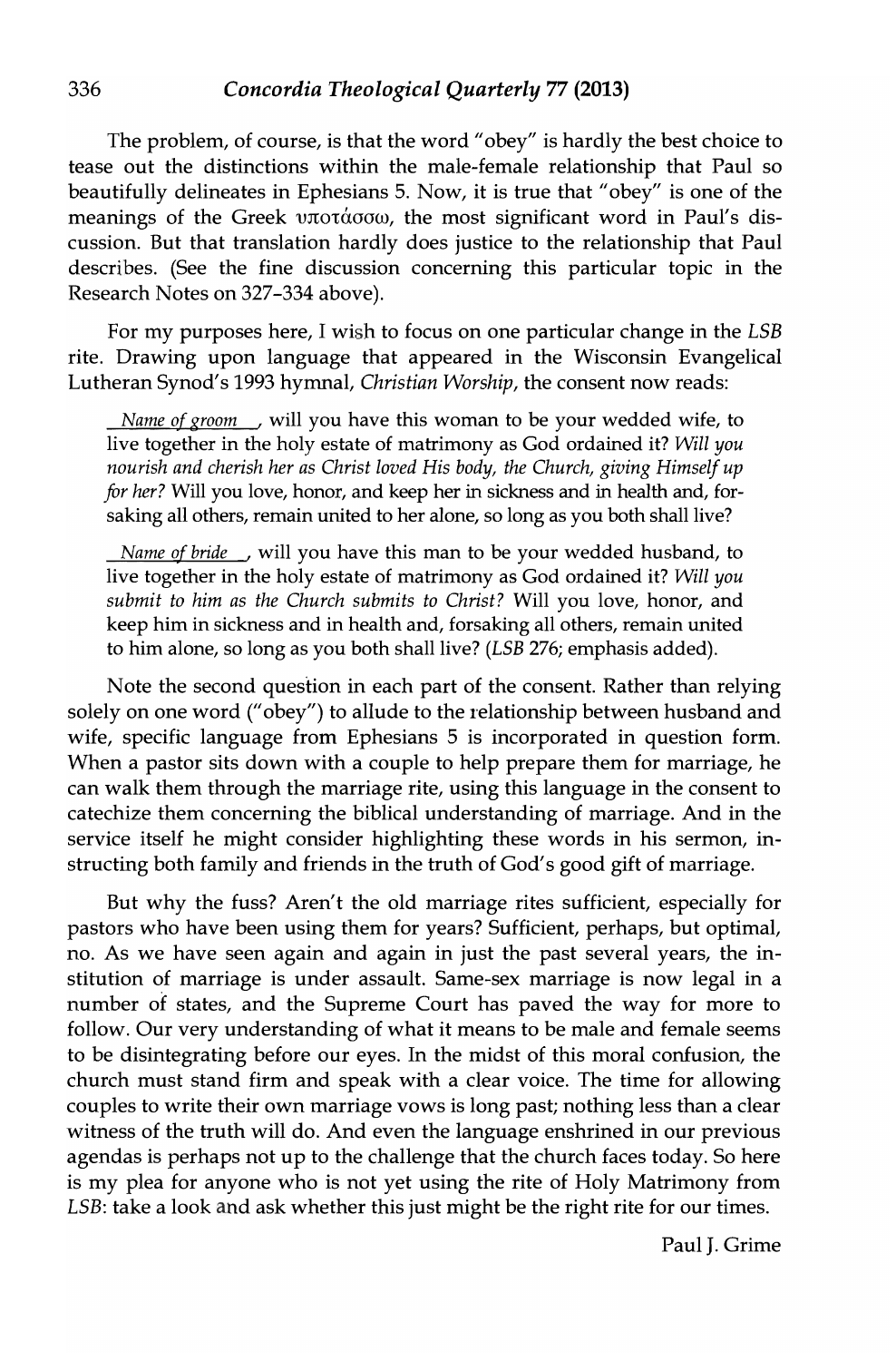#### **The Pro-Life Movement in the LCMS: Some Reminiscences**

[The *following was delivered January* 24, *2013, as an after-dinner speech for the annual Symposium on the Lutheran Confessions at Concordia Theological Seminary on the occasion of the fortieth anniversary of the Supreme Court decision Roe v. Wade.*  The *Editors.]* 

The year was 1968. The Feminist Movement was gaining momentum while another movement was just beginning to form. Its goal was to liberalize abortion laws throughout the country. The year before, Colorado was the first state to take action by legalizing abortion within certain restricted situations. For the most part, people in the pew were unaware and uninformed about the brewing legal battle that was about to impact the entire American culture.

In 1970, New York became the second state to liberalize its law, enacting changes far more permissive than those of Colorado. By then, I had already joined an abortion rights group where, at meetings, we learned to argue *for*  abortion using the verbal gymnastics necessary to erase the humanity of the unborn child. One evening a program sponsored by a local medical society featured a discussion panel consisting of three men and one woman. The men were all professionals and all prominent in their fields-a physician, a lawyer, and the city's medical examiner. All were clearly pro-choice and focused their arguments on a woman's choice, a woman's right, and a woman's privacy.

The fourth member of the panel, a woman, was introduced this way: "Our next speaker is Mary Winter, President of Women Concerned for the Unborn Child. Mrs. Winter is a housewife and mother of six children." What the audience was hearing was Mary. .. lots of kids. .. obviously Catholic ... spouting the party line. I could sense the derision in the room. Mrs. Winter went to the lectern and, addressing her comments to the other panelists, said in a calm, soft voice: "But what about the baby? At 18 days the baby's heart begins to beat. By 21 days it is beating with a regularity that doesn't stop until death. The baby's brain waves can be detected at 43 days, and the baby can feel pain long before leaving the mother's womb." Talk about junk science, I thought.

The day after that meeting, I called Mary Winter, hoping to learn the source of her claims in order to better demolish them. We met a number of times during the next six months, and each time she challenged me to research history, sociology, embryology, fetology and other "-ologies" that informed the abortion argument. The Reader's Digest version of what happened after those six months is that I became a member of the Board of Directors of Women Concerned for the Unborn Child and soon found myself speaking on behalf of the unborn at Catholic venues around the country.

There was another member of The Lutheran Church-Missouri Synod on that same speaking circuit, a pastor from New York City named Richard John Neuhaus. One day I received a phone call from him asking if I would meet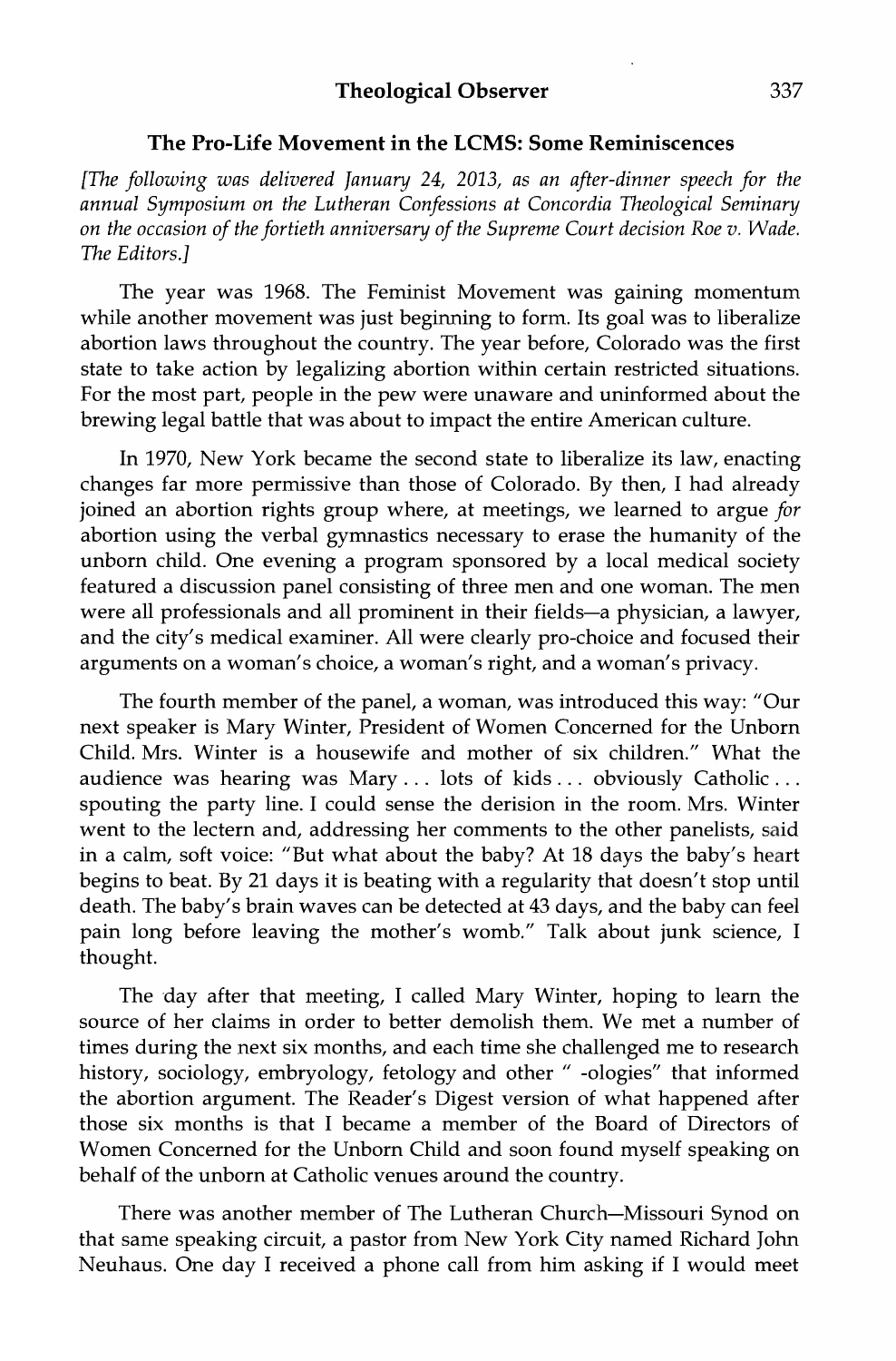with a few other Lutherans who were concerned about the issue. Dr. C. Jack Eichhorst, a theologian of the American Lutheran Church, had proposed the formation of a pan-Lutheran organization to give witness to the sanctity of life from the Lutheran perspective. Representatives of the three major Lutheran church bodies in the U.S. agreed to fly into Philadelphia on a scheduled day.<sup>1</sup> Unfortunately, a severe storm struck the East Coast, the airport shut down, and the formation of Lutherans For Life would have to wait a few more years.

In 1971, the LCMS passed Resolution 2-39, which made clear the position of our church. It stated that (1) from the moment of conception the unborn are persons in the sight of God; (2) the unborn stand under the protection of God's prohibition against murder; and (3) abortion is not a moral option except as a tragic unavoidable by-product when trying to prevent the death of another person (e.g., a tubal pregnancy).

Eighteen months later, on January 22, 1973, the U.S. Supreme Court announced its opinion on the abortion case titled *Roe v. Wade.* It was the pivotal action that, in effect, made abortion legal for any reason at any time in a pregnancy.

Coincidentally, on the next day, January 23, 1973, the Commission on Theology and Church Relations (CTCR) convened a one-day meeting to discuss two topics: (1) the role of women in the church and (2) the abortion issue. Six women had been invited to participate in the discussion,2 and it was evident that there was not unanimity of opinion on either subject among the women or even among members of the CTCR. When I announced that the Court had ruled in favor of abortion-on-demand at any time for any reason in every state, many at the meeting were certain that information was incorrect, believing that the Court would never hand down such a sweeping ruling. Forty years later and 55 million legal abortions later, that is exactly what the Supreme Court imposed upon the entire country.

Soon after, the U. S. Senate announced hearings on a Human Life Amendment to the Constitution that would declare that life begins at conception. I received a call from the Synod's headquarters asking if I would testify as. to the position of the Synod. The hearing was held in a large room filled with media from around the world. Cameras flashed as the first to testify, four Catholic Cardinals, sat before microphones. A day earlier, as I traveled to Washington, I was in awe of the privilege I had been given to testify ... until I heard the Cardinals. All four were lawyers, and they were impressive, informative, and very articulate. I remember thinking, "Lord, You

<sup>&</sup>lt;sup>1</sup> C. Jack Eichhorst, Jean Garton, Robert Jensen, Leigh Jordahl, Samuel Nafzger, Richard John Neuhaus, and Michael Rogness.

<sup>2</sup> Signe Carlson, Jean Garton, Janet Larson, Florence Montz, Marlys Taege, and Lucille Wassman.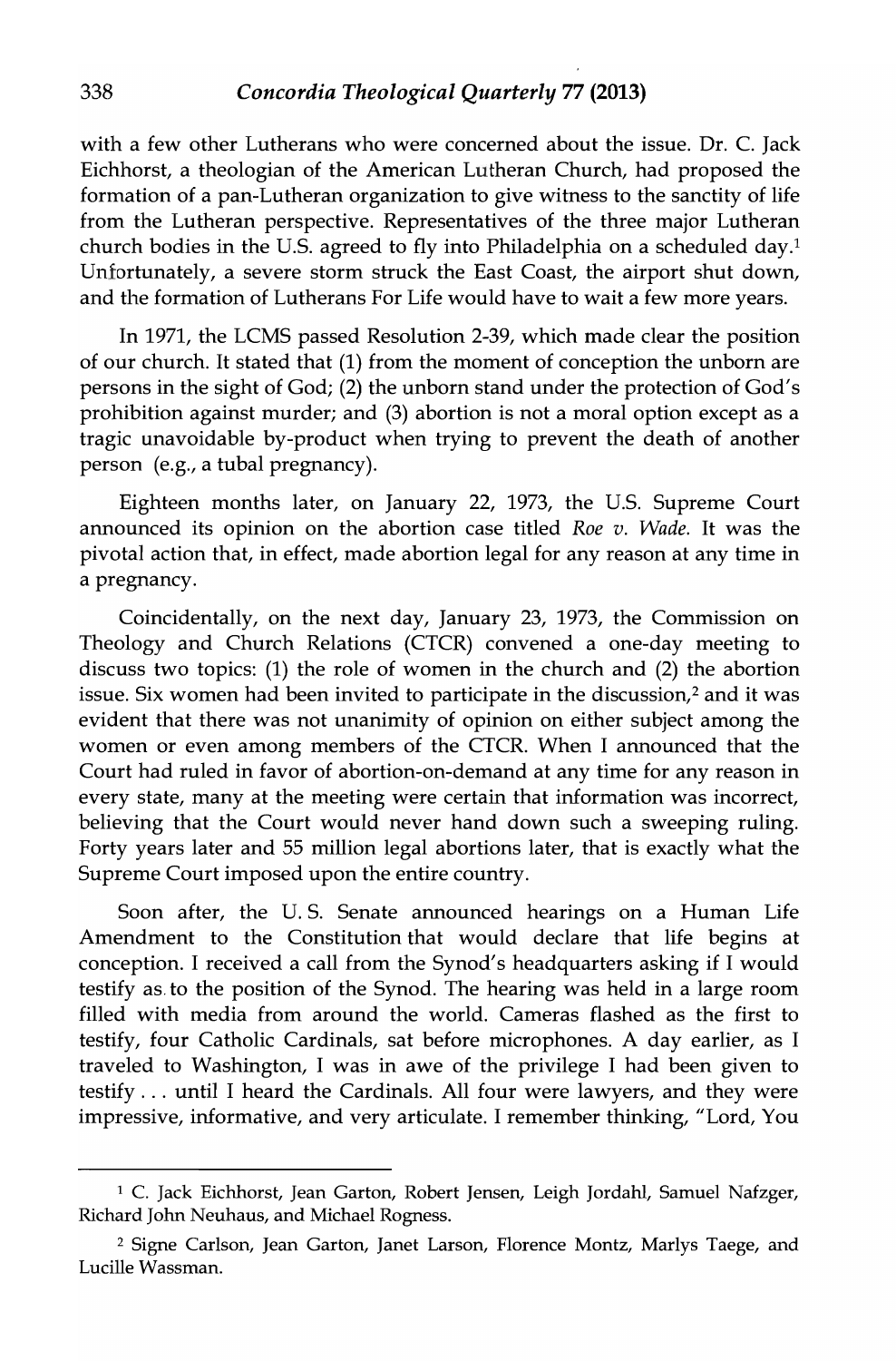promised to come again. Now would be a really good time!" However, when the next speaker arose to oppose the Life Begins at Conception Amendment, I quickly changed my mind and couldn't wait for my tum at the microphone.

That speaker's name was Bella Abzug; a member of Congress from my hometown of New York City. She had the nickname of "Battling Betty." Wearing her signature big hat and speaking with her famous deep, raspy voice, she said: "I speak for the women of America!" That did it! She didn't speak for this woman or for the women of the LCMS.

The significant part of that hearing is that while there were many individuals from various committees and groups who spoke that day, apart from the Roman Catholics, the LCMS was the only other church body in America to give testimony. In March 1976, the House of Representatives also held a hearing on a Human Life Amendment, and I was again asked to present the position of the LCMS. Once more the LCMS and the Catholic Church were the only church bodies to testify to their official position. I had an even stronger hand to play this time because a number of LCMS Districts had since adopted the Convention's 1971 resolution.

The testimony before the Senate and House was not as tricky as when the Synod accepted an invitation to testify in Pennsylvania. The bill before that state legislature would have required parental consent for any minor girl seeking an abortion. I agreed again to testify for the Synod and traveled to Harrisburg for the hearing. However, when my name was called to speak, the chairman said: "Mrs. Garton, there has been a challenge to having you testify because you are not a resident of Pennsylvania and, therefore, have no standing. I am sorry you have traveled so far for no reason." He was sorry, I thought. I was sorry I had spent so much time preparing the testimony. However, I took a deep breath, thought quickly, and said: "Mr. Chairman, you are correct. I do not live in Pennsylvania at this time. However, I do have property in the state where I intend to retire." He hesitated a moment, huddled with the committee, and then announced that I would be permitted to speak. And I did. It has been thirty-six years since that day, and I still have that property in Pennsylvania. It is a very small parcel of land-big enough, though, for retirement. It is six feet long and six feet deep where I do, indeed, intend to retire.3

In the years immediately following the Supreme Court's ruling, the Synod's Social Concerns Committee (SCC) of the CTCR sent notices to various entities of the church, informing them of a seminar the SCC was prepared to provide concerning the implications of the abortion opinion. A dozen re-

<sup>&</sup>lt;sup>3</sup> The cemetery of St. John's Ev. Lutheran Church in Millvale, PA, which was the first congregation my husband served after graduating from the seminary.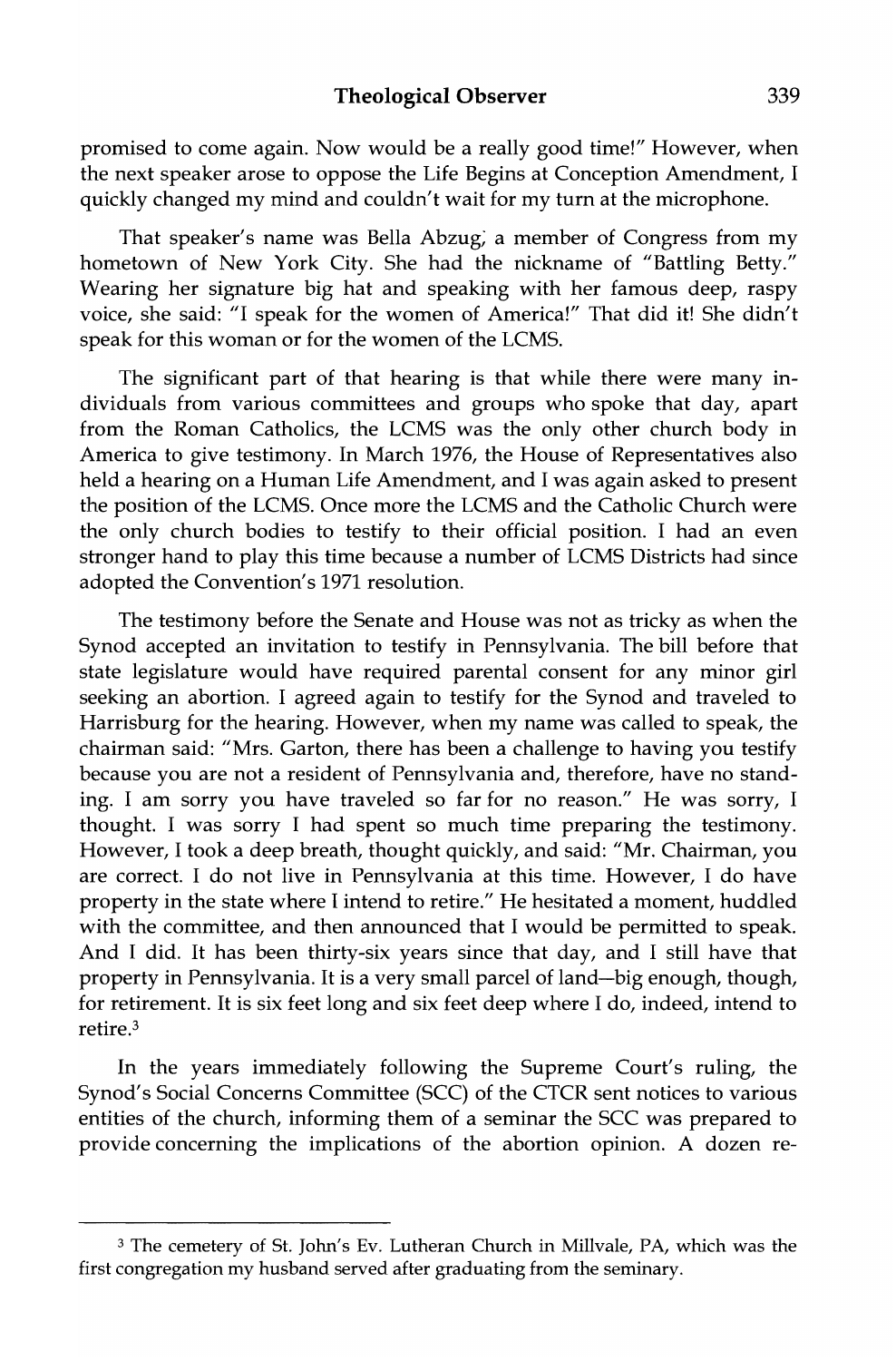sponses from colleges and districts were received, and during 1974 and 1976 programs were presented throughout the Synod. <sup>4</sup>

Frankly, there was not much interest at most of the events, and at one of our colleges we were even boycotted. The school president was so embarrassed he went knocking on dorm doors to recruit an audience, but to little avail. However, our spirits picked up when we received an invitation to present our program to a large seminary of one of the other Lutheran church bodies. We were so delighted that we scheduled a full day at the school and included some ALC and LCA pastors on the team.

The experience at that school was even worse because the students not only boycotted the information sessions, they also boycotted us at chapel and at lunch. Nevertheless, we stayed the entire day as scheduled, though we left as a dejected band of witnesses. As we walked down the empty hall to exit the building, coming toward us was a student, books in his arm and feeling his way with a cane. We greeted him as we passed by, causing him to stop. He said something about not recognizing our voices and asked if we were the people who were there to talk about the sanctity of life. When we said we were, he told us he had not been able to attend the sessions but that he wholeheartedly agreed with us. "Keep spreading the message," he said. As we left the building, one of the team members said, "Here was a whole school of bright, gifted students, but it was only the blind student who could really see."

Another response of the Synod occurred in 1977 when then LCMS President J. A. 0. Preus hosted a dinner meeting in St. Louis to which he invited the department executives of the Synod. He had asked me to invite a few representatives of the national pro -life movement so the synodical executives could get a sense of the broad spectrum of activities being carried on in the country. Those included Judith Fink, an officer of Baptists for Life, which at that time was the oldest and largest of the denominational pro-life groups. She spoke of the value of such groups and the need to combat the rhetoric that abortion was "a Catholic issue." Joseph Lampe, Executive Director of Minnesotans Concerned for Life, discussed the role of political action committees, and Dr. C. Jack Eichhorst, an ALC theologian, spoke of the need for a Lutheran witness on abortion both in the church and the community.

At the end of the meeting, I asked those present if they saw the value of a Lutherans For Life and, if they did, would each LCMS member contribute \$100 to provide seed money to help with the mailing and phone costs needed to put

<sup>4</sup> The seminar team consisted of two permanent members (Samuel Nafzger of the CTCR and Jean Garton of the SCC). Other members participated, depending on their availability and on the location of the program.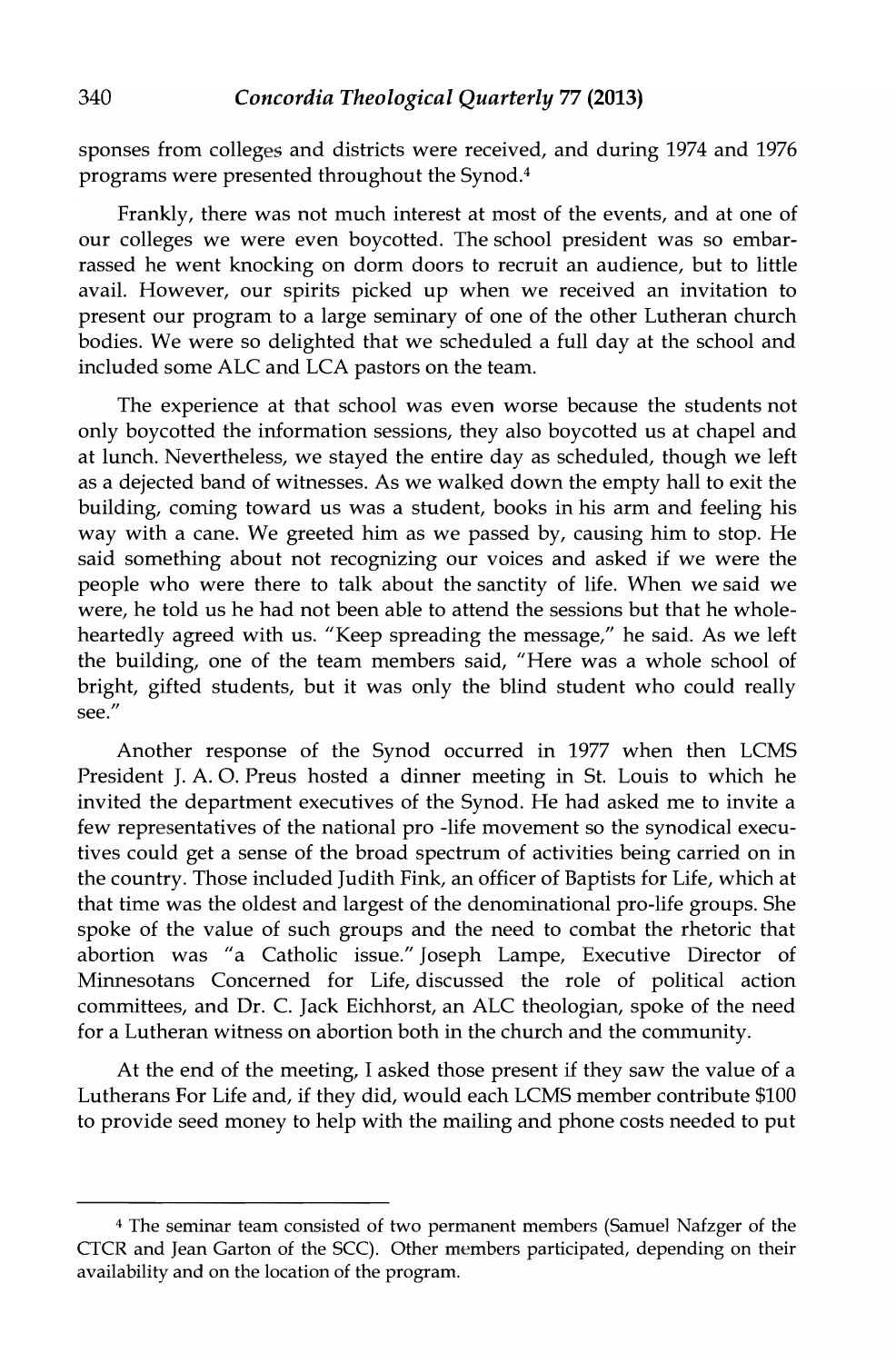#### Theological Observer 341

together a network of interested people. Only one executive declined, but with the funds collected from the others Lutherans For Life was born.<sup>5</sup>

In the early years, LFL assisted in the establishment of Lutherans For Life of Canada and Lutherans For Life of Australia. As President, J did a daily radio commentary, titled "Speaking of Life", which aired from 1992 to 1996 over satellite from the LCMS radio station in St. Louis. During the 35 years of its existence, LFL has had three LCMS members of the clergy serve as Executive Director<sup>6</sup> and three LCMS women have served as President and Chairman of the Board.<sup>7</sup>

So much for ancient history! This is now-40 years later and 55 million dead babies later. I do not believe the Father grieves over 55 million aborted babies. I believe he grieves over each individual and unique unborn, unheard, unseen, unwanted aborted baby-each one created by him, precious souls for whom Christ died.

It is our time now ... because just being alive places a debt on us.

It is our time now ... because too many church members are living in the aura of Christianity but not in its substance.

It is our time now. .. because we know we are not the children God planned. He planned perfect children and we are all handicapped by sin.

It is our time now ... because we are not the children God wanted. He wanted obedient children and we are all rebellious by nature.

God could have aborted the whole human race but, instead, through the sacrificial death and resurrection of his only Son, he has made us his children by adoption.

Yes, it is our time now ... our time to say: Here I stand ... on the side of life.

> Jean S. Garton Founder and Past President of Lutherans For Life Bryant, Arkansas

<sup>5</sup> On August 22, 1978, the founding meeting of Lutherans For Life was held on the campus of Concordia College, St. Paul. Dr. Eugene Linse, a political science professor at the school, hosted the gathering and was chosen Executive Director. Dr. Leigh Jordahl, an LCA professor was chosen secretary. Dr. C. Jack Eichhorst, ALC theologian, became Vice-President and Dr. Jean Garton became President.

<sup>&</sup>lt;sup>6</sup> Dr. Eugene Linse (1976-1985), Rev. Edward Fehskens (1985-1995), Dr. James Lamb (1996 to present).

<sup>7</sup> Dr. Jean Garton (1978-1995), Linda Bartlet (1995-2004), Diane Schroeder (2004 to present).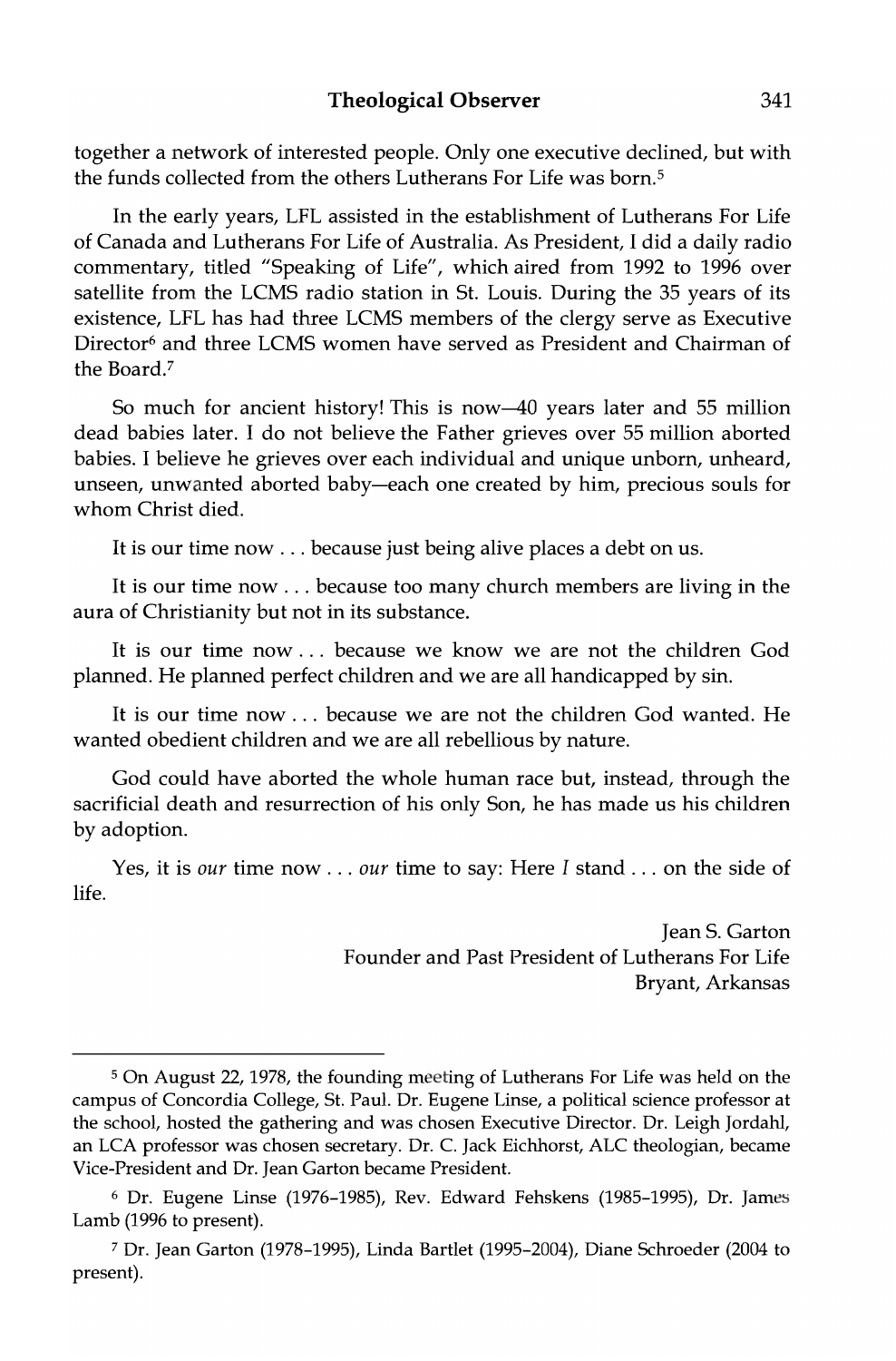### Can the Shoes of Richard John Neuhaus Be Filled?

*[These reflections concerning the legacy of Richard John Neuhaus were delivered at Concordia Theological Seminary, Fort Wayne, Indiana, on January* 24, *2013. The Editors.]* 

My primary qualification for writing on this topic is that I am the nephew of my subject. As such, I feel a little bit like I assume Kareem Abdul Jabar Jr. must have felt when he came to play basketball at Valparaiso. He was a decent college prospect, but nobody was going to confuse him with his father. It is a daunting thing to live in the shadow of a famous relative, but it also is a blessing, not only to know a great man in a different way but also, in my case, because it gives me opportunities to write about him and about the possible future of our collective relationship with and voice toward the public square.

The question before us is whether the shoes of Richard John Neuhaus can be filled when it comes to issues of the church in the public square. The question itself assumes a couple of things that might require some explanation. When we ask if someone's shoes can be filled, we are assuming that it would be both difficult and desirable that it happen. As for difficulty, I think we all agree that Neuhaus embodied a rare blend of gifts that do not come along very often. More on that to follow. But what about the desirability of it? Why not ask, "Should the shoes of Richard John Neuhaus be filled, even if they could?" It is remarkable that we are here at an LCMS seminary wondering how to replace a man who died three church bodies removed from his tempestuous LCMS days. The disputes over his departure decades ago have mostly centered on whether he left in disgust or was kicked out in exasperation, but he was certainly encouraged by many not to let the door hit him on the way out. What has changed? Few people would have predicted back in the 1970s that an LCMS seminary theological symposium would be wondering how we can possibly replace this guy. I think in many ways it is we who have changed, and for the better. Neuhaus saw some things quite clearly, especially concerning civil rights and later abortion, that took the Synod some time to digest before coming around to agree with him. Which brings us to another question-if Neuhaus's shoes were filled, where would they stand? Would there be room for them in the LCMS, such that he could join with us in saying, "Here we stand"? Or perhaps in one of the new Lutheran bodies? Would those shoes inexorably wander home to Rome again? Might they would stand here with Luther and Lutheranism?

To answer these questions, we must ask first of all what was so special about the man that we feel his absence so keenly? For one, he was incredibly smart. But that really is not so rare as to make someone irreplaceable. If we are merely talking measurable intelligence quotient, I will bet there are a few people in and around any campus community who are pretty close to being just as smart, in a purely clinical sense, as Neuhaus was. Genius IQs are by definition rare, but not that rare. I have no idea what Neuhaus's IQ was or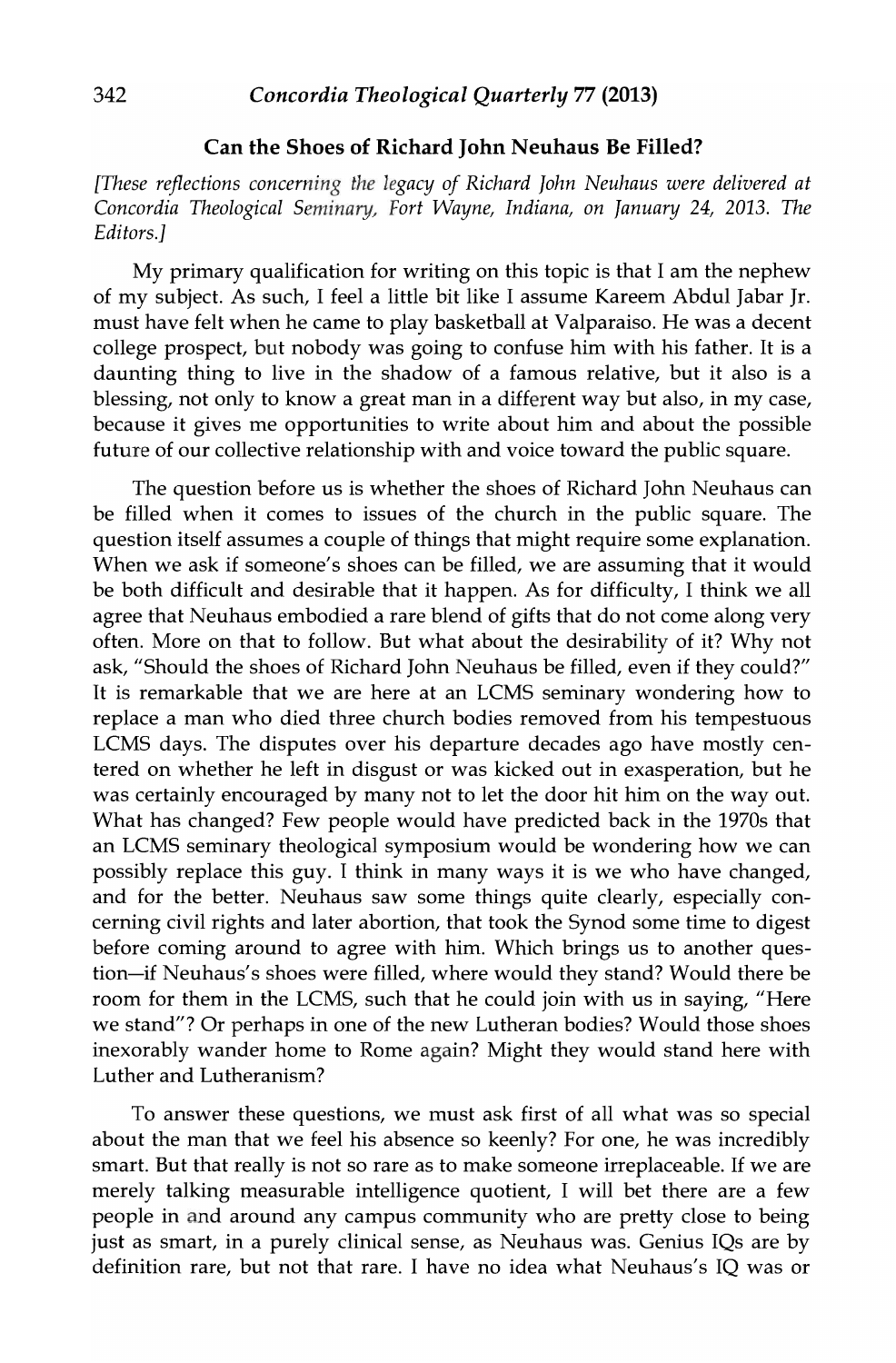what he would have scored on an SAT, but I suspect that what is true in Lake Wobegon is true for the real world-smart doesn't count for much. There is no shortage of smart people. For whatever it is worth, Neuhaus himself considered David Hart-author of *The Beauty of the Infinite,* which Neuhaus considered likely to become a major, lasting work, and monthly contributor for the back page of *First Things-to* be the smartest man he had ever met. And Neuhaus knew a lot of smart people. So if all we are after is brains, we have got an upgrade over Neuhaus in Hart. But, of course, that isn't all we are after.

Nor was it a matter of formal education. If you are a fourth-year student here today, you are only a few months away from being just as educated as Neuhaus ever was, at least in terms of formal education. In fact, you are probably ahead of him, because he never graduated from high school. He went to boarding high school at Concordia College Seward, but, like several of his older brothers, he had the knack for being invited to go elsewhere, and so, after taking a break from school as a teenager, he decided to re-enroll at Concordia in Texas where he had been staying with relatives. The high school enrollment line was right next to the college enrollment line, so he stepped over and enrolled in college. When the registrar pointed out that they did not have his high school transcripts yet, he simply said that he hoped they would be receiving them soon. When he caused controversy later in life by saying he hoped everyone was saved, well, you have to know what he meant by hope. He went on from college to seminary but never life went beyond the M.Div. degree, though the stairwell heading down into his dank basement was littered with honorary doctorates stuffed between the banister and the wall, one of which should probably be sent back to Concordia Austin in lieu of the hoped-for high school diploma.

I think that lack of a Ph.D. in combination with a host of honorary degrees speaks of the particular something, the first truly rare quality that Neuhaus had. For lack of a better term, I will call it intellectual entrepreneurship. It is a standard thing in academic circles to tout the "earned doctorate," with the notso-veiled implication that honorary doctorates are not really earned. But it seems to me that such an attitude is almost precisely wrong. In some ways, an earned degree is far easier to get and represents less in terms of the special quality embodied by Neuhaus that we're considering than would an honorary doctorate. Most of us here today have probably gone to college. Do a little thought experiment-consider your whole class. If I consider my class in Christ College at Valparaiso or my first year of seminary here in Fort Wayne, I think it is fair to say that on average we were a fairly academically inclined group of students. Lots of As. Lots of high test scores. But if you gathered that group of capable students in a room and assigned one half of them to get a Ph.D. and the other half to get an honorary doctorate, I suspect the first half would eventually succeed at a much higher rate. Why? Because that process is mapped out for you. If you are relatively good academically and you have the time and the money (and perhaps a spouse with enough patience), there is a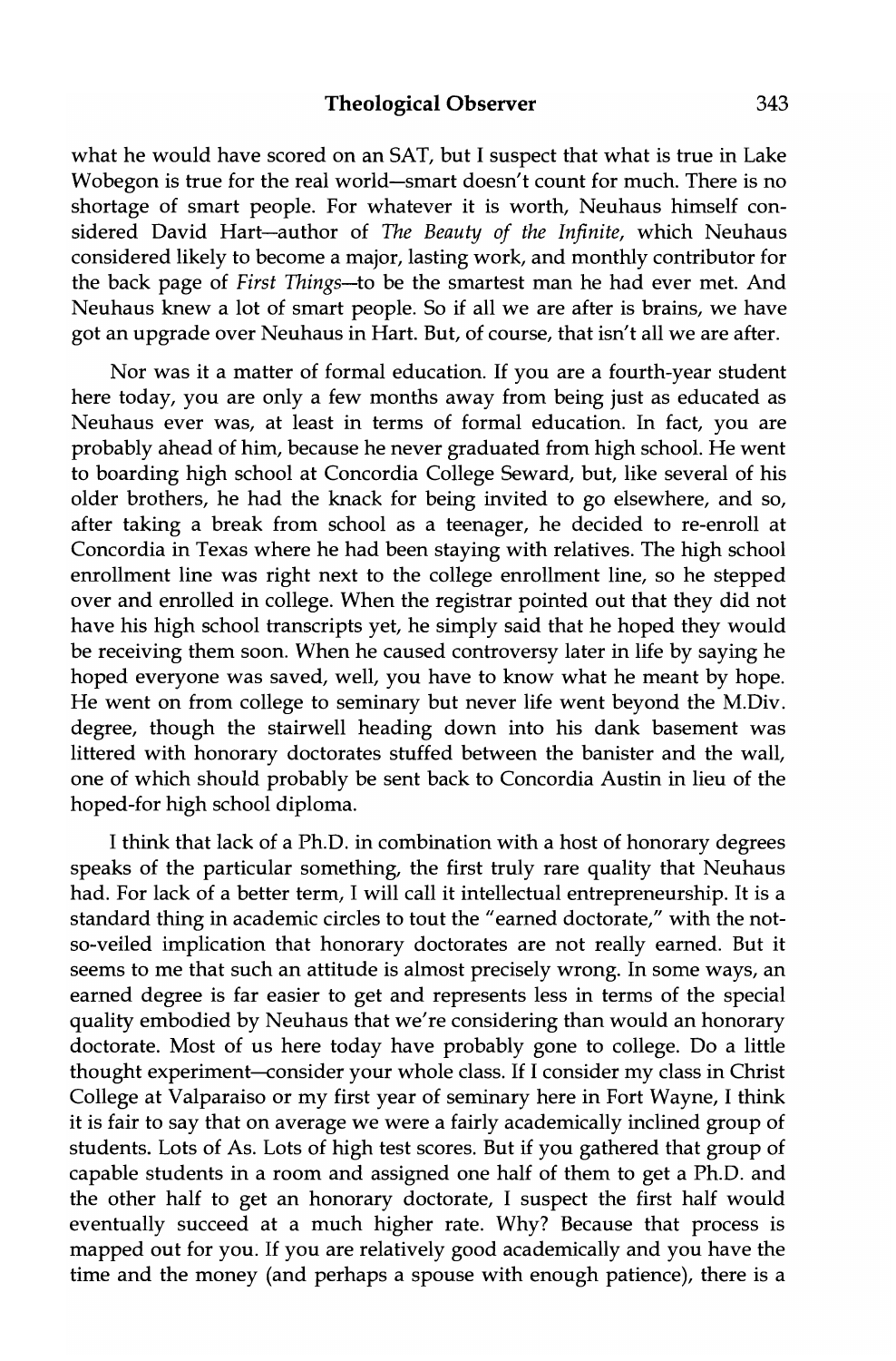pretty good chance you will succeed in getting a Ph.D. It would be hard, to be sure, and the catalogues and advisors cannot do the work for you, but they do exist. The long and difficult road to a Ph.D. is at least on a well-marked map. For those trying to get an honorary doctorate, there is no catalogue of course offerings, no schedule of how long it will take. You have to invent the process. That intellectual entrepreneurship, which includes the habits of thinking big, considering all possibilities, studying not for the credit but for the helpful knowledge-is the first thing (no pun intended) that Neuhaus had that was truly rare, much more rare than a high IQ or decades of higher education.

The second thing that was extraordinary about Neuhaus, and this may seem somewhat strange to say-but I think it is important to understanding him-is that he was deliberately single. This was not simply a case of the church ladies at his vicarage congregation failing to introduce him to their nieces; this was someone who apparently had the gift of celibacy and took seriously St. Paul's words about the blessings of having the opportunity for single-minded devotion, for whole-life commitment to ministry. His father was a pastor who was also married and had eight children. Richard, on the other, took a vow of celibacy while still in seminary. He set out to be single in order to be undistracted. I don't in any way mean to disparage the marriedpastor model that dominates Lutheranism and by which I myself and almost all of my pastor friends live. In fact, I don't think I know any married LCMS pastors who are not, by my estimation at least, drastically better men and even better pastors for being married. We all tend to marry up. But our common model of ministry, as St. Paul so plainly stated, does tend to prevent one from living a St. Paul sort of life.

Nothing prevented Richard John Neuhaus from pursuing things wherever his intellectual entrepreneurship and passion for church and ministry took him. Being single allowed him to attend protests and go to jail; most respectable parish pastors with families can afford to spend a very limited amount of time in jail. It allowed him to set up the Community of Christ in the City, an apartment building where he lived and where the other residents could live a semi-communal life with daily devotions, something of a combination of a Christian family household and a monastery. And when, like so many institutions in his life, the Rockford Institute abruptly invited him to go elsewhere and threw him and his bewildered employees literally out on the street, Neuhaus was able to treat it as yet another adventure, deciding that the very first thing to be done in that case was to go to a nice Italian restaurant in order to make a plan. A man with a wife and children and Concordia plans to think about will tend not to find nearly as much adventure in such circumstances. It allowed him, like St. Paul, to know both plenty and want with contentment; his ups and downs weren't ruining anything for anybody else. However much or little you might know about the man and his life, you cannot even picture him married with children.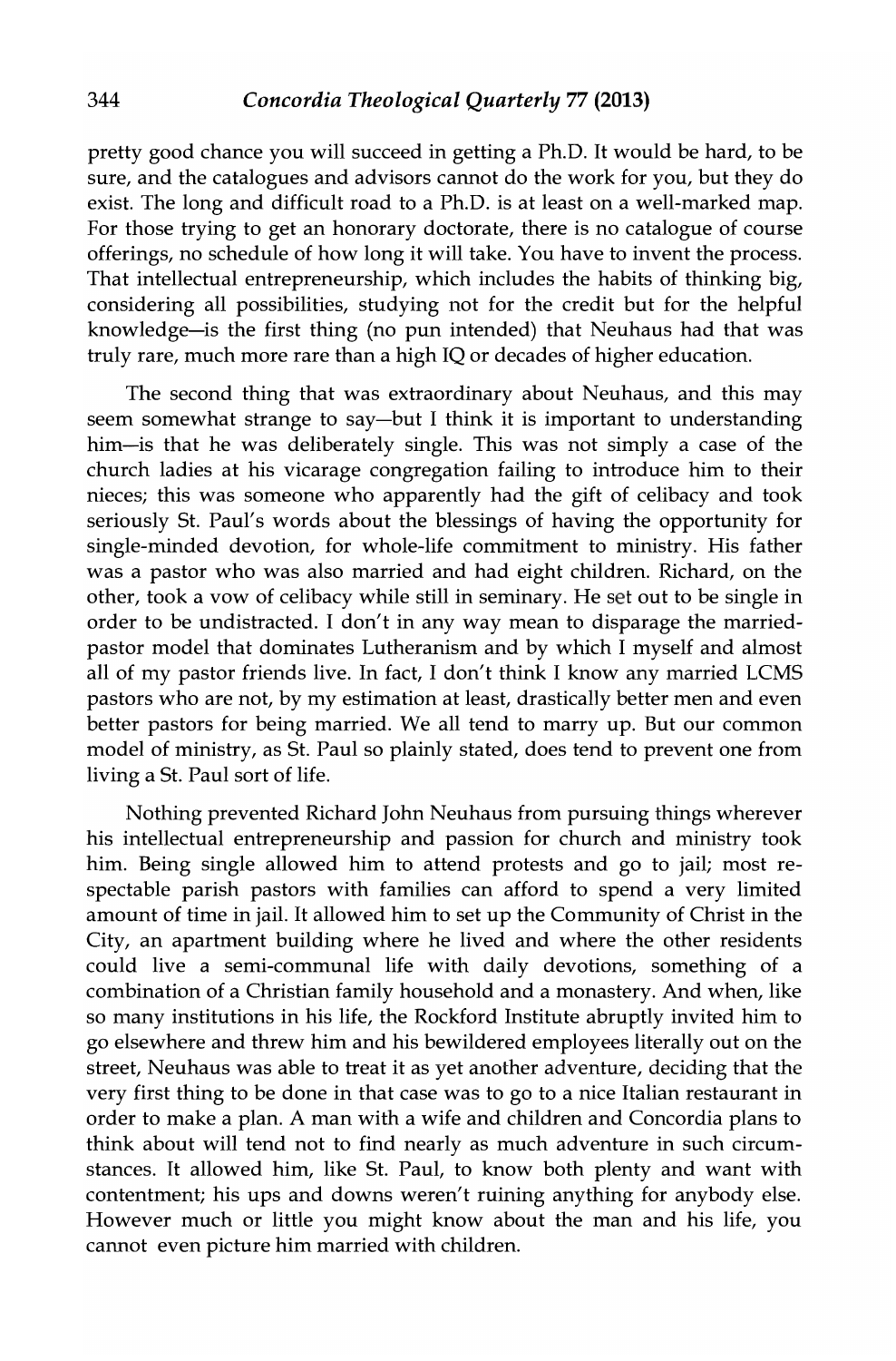A very related third uncommon thing about him was that he was bivocational as a pastor. The combination of his talent and singleness gave him that freedom. He gave up his call to a wealthy, suburban New York congregation in order to take a call to an inner city parish on a bi-vocational basis that forced him to find his own salary, which he did as a hospital chaplain. A lot of guys would be open to that in theory, but the facts suggest few are open to it in practice, largely because of family and salary considerations, the need to pay off student loans and save for retirement, and other tame and domestic considerations. If the Director of Placement told the fourth-year class that there was a congregation interested in calling a candidate, with the caveat that the student would be responsible for his own salary, how many would be jazzed at that prospect? We don't like to admit it, but money is a huge factor in our lives as pastors. But it always comes at a cost, the cost of being considered an employee of the congregation in many people's eyes. Those who pay the piper like to call the tune, and they rarely call for their pastor to go off and do stuff that benefits the congregation in tangential ways at best. I don't know how much this attitude afflicts other Lutheran bodies, but it is a plague in the LCMS. Congregations more and more want to know how they personally benefit from everything the pastor does during the work week. And who can blame them for that since they are the ones paying the bills. A bi-vocational pastor is set free from that bad dynamic; he can do Word and Sacrament ministry as the pastor without incessantly trying to justify his salary. Neuhaus had many, many sources of funding, but he never let anyone else call the tune.

Of course, you have to be able to make money doing something else to be bi-vocational, and to do what Neuhaus did-the amazing amount of reading and writing especially-would have to be good enough to get paid mostly for doing that. When I was ordained, he wrote to me and said, "May your duty be your delight/' and that was certainly true for him. By making his living reading and writing, he was getting paid to do what he was going to be doing anyway. What the harmonizing of duty and delight gives as an added gift is time. Without family obligations and without the need to earn a salary doing something else, Neuhaus had all the time in the world on which to focus on the things he wanted to focus. James Neuchterlein, who had been the editor of *First Things,* told me the quality that my uncle had was the power of concentration. Most writers and academics can concentrate and get in a zone for a little while, but it is exhausting. He said Richard John Neuhaus could routinely concentrate intensely on something all day. And he shares the story that when he first moved to New York to work on *First Things,* he asked Neuhaus on a Friday afternoon what his plans for the weekend were. Neuhaus replied, "Same as every weekend. I'm going to read and write."

A fourth thing Neuhaus had was a sort of naIve sense of possibilities. Perhaps because he had such an entrepreneurial mind, he had a sense of being able to do big things no matter the obstacles. Sometimes this had almost comical effects, such as when he purchased a piano on the theory that he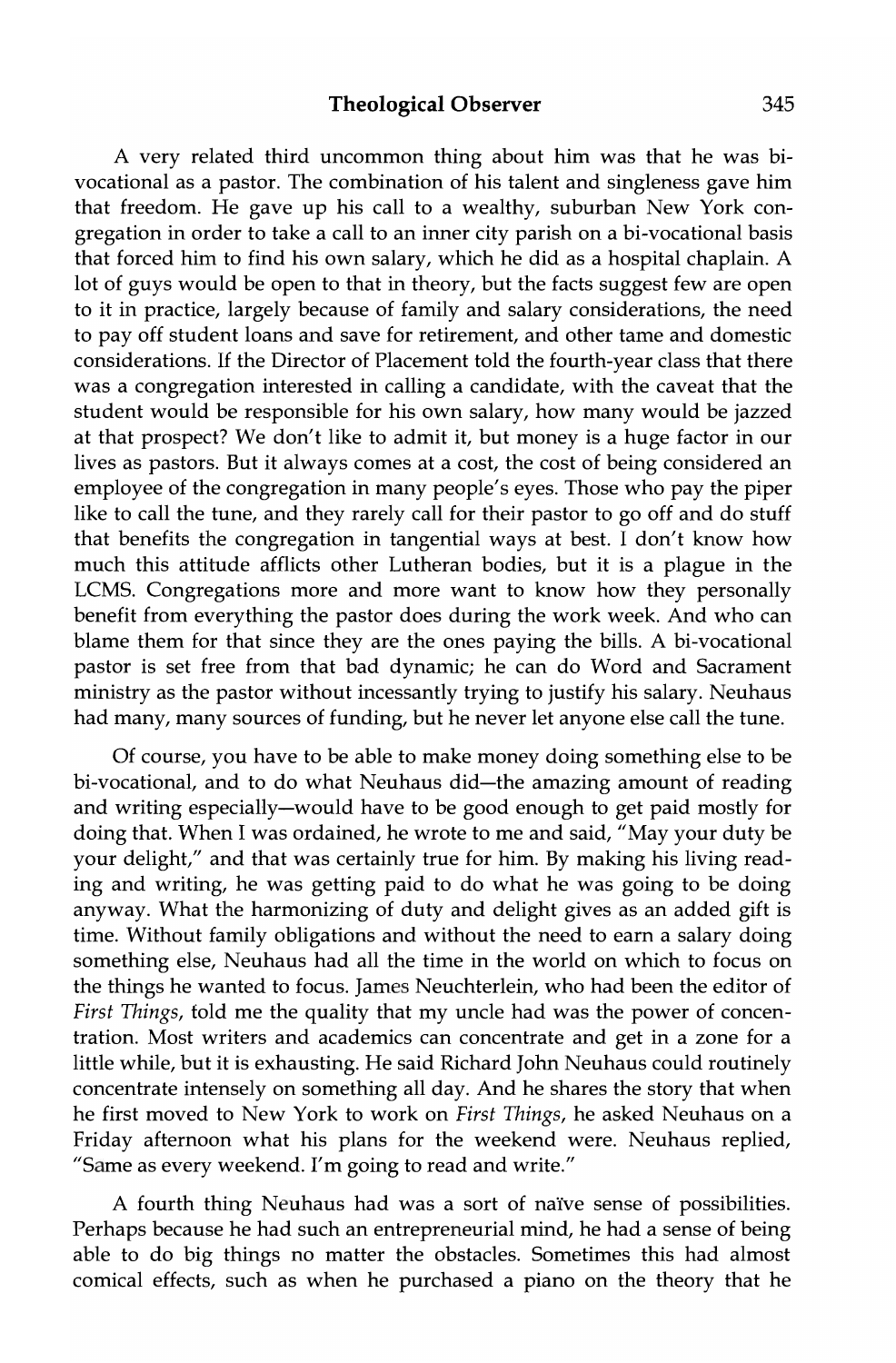would be able to play it without too much trouble; after all, he was used to things coming easy and was genuinely surprised if they did not. But one could interpret it alternately as hubris or naivete that Neuhaus would begin projects like Clergy Concerned about Vietnam or Evangelicals and Catholics Together on the theory that such project could make a large-scale difference. Sometimes they fizzled, other times they had a lasting effect, as when his book coined the phrase "naked public square," which still has currency. But whether they succeeded or failed, they were based on large-scale thought. This can be dangerous. Recall the line from Bonhoeffer's *Life Together:* "God hates visionary dreaming; it puffs up the dreamer with pride."<sup>8</sup> Certainly a man of prodigious talents and big ideas would constantly be tempted toward pride.

Which leads to the last peculiar thing I want to mention about Neuhaus, which is that he was passionate about the topic of holiness and was personally dedicated to the pursuit of it in a way that few Lutherans are. And though it is tough to pinpoint what exact difference this made, I suspect much of Neuhaus's lasting impact through the decades depended upon it. If all you had to go by was accounts of Richard as young man, I think you would probably conclude that he was a bit arrogant, pugnacious, and too clever by half-a first-year seminarian who acts like the professor and can back it up just often enough to get a reputation for brilliance. His father was fond of saying to him, "If you were half as smart as you think you are, you'd be twice as smart as you are." When he officiated at my parents' wedding, he did not even see them off from the parsonage when they left on their honeymoon because the family theological discussion with his dad and brothers was too intense to be interrupted by such trivialities.

That was back in the early 1960s. Yet, when I talked to people at his funeral who only knew him for the last decade or two of his life, they were unanimous in reporting that the things they remembered him most for were his generosity of spirit, gentleness, and humility. Had that spiritual progress never taken place, he might have become a cranky old man, endlessly recounting old battles and the zingers with which he had won arguments back in the day. To pursue holiness is to inhabit an ever larger world by becoming ever smaller in it and never to live in the past. I think this passionate pursuit played a big role in his greatness. It allowed him to do some visionary dreaming without being puffed up with pride.

But even taking all those qualities for granted, so what? Even if he was super-talented and dedicated and special and all that, what is the real nature of the void he left that causes us to ask whether he can replaced? What we are missing-the shoes that need to be filled-is someone for whom the public square has to account, a voice of vibrant, traditional, orthodox Christianity who thinks with the church yet thinks about everything else in a way that the

<sup>8</sup> Dietrich Bonhoeffer, *Life Together* (London: SCM Press, 1954), 17.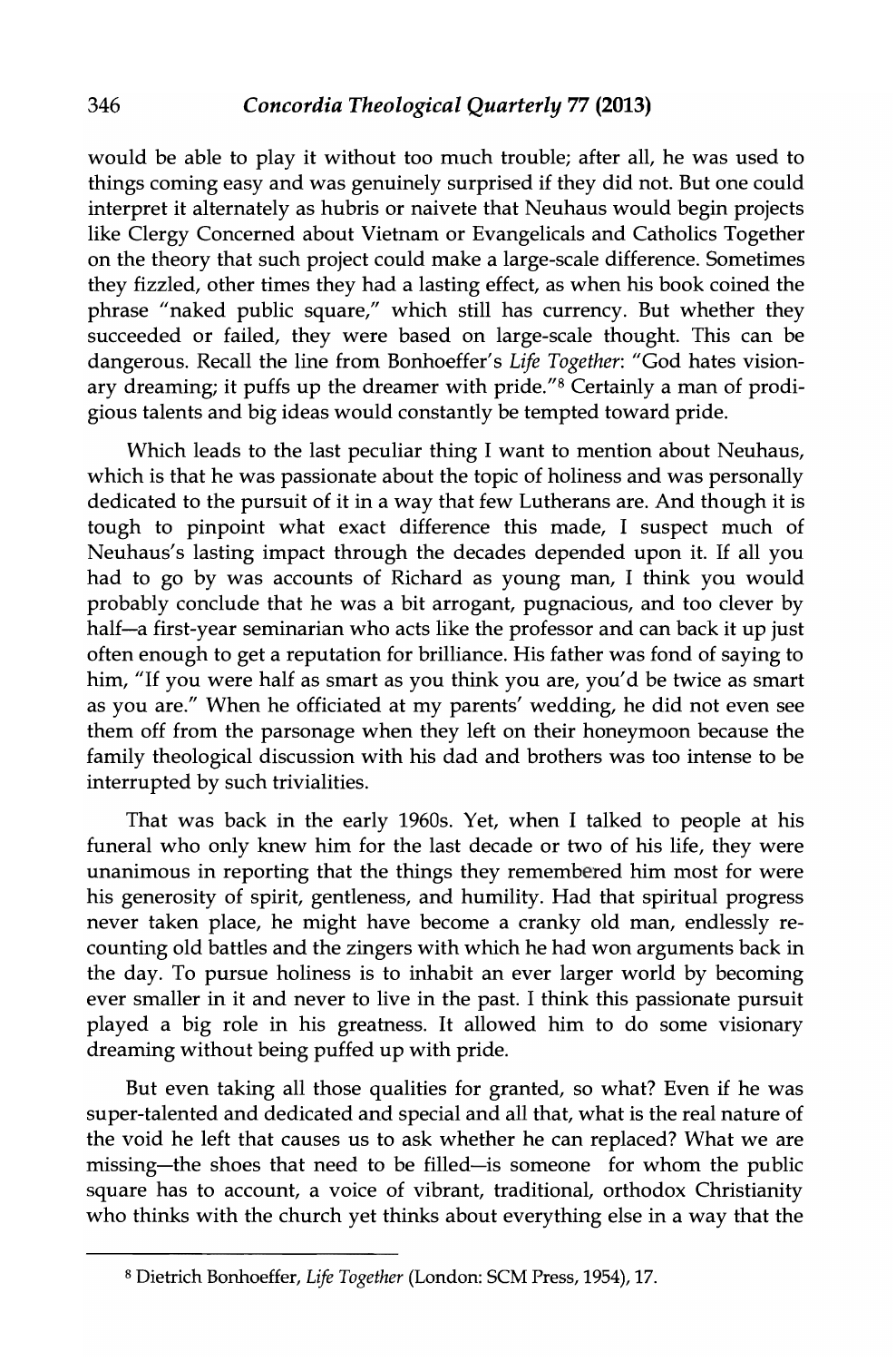wider culture considers relevant. Public intellectuals who claim to be Christians, but who think with the culture and critique Christianity accordingly, are a dime a dozen. Sincerely Christian intellectuals who can articulate a solid orthodox take on any subject, but to whom nobody but their students and blog followers feel any urge to listen, are also a dime a dozen. What is missing is someone who thinks with the church and about everything else in such a way that popes and presidents, liberals and conservatives, Christians and others consider worth taking seriously, even if they disagree. This, I think, is why someone, for example, like Wendell Berry cannot replace Neuhaus for us. For one thing, he isn't "our guy," so to speak. But more importantly, you cannot absolutely rely on Berry, who is a Christian, to think first with the church. He might and he might not, but it isn't essential to his writings.

So assuming there is no shortage of smart, educated, orthodox, entrepreneurial, creative thinkers, how might one of them manage to find a national platform on which to stand and fill the shoes of Neuhaus? In other words, if we suddenly found ourselves with another Neuhaus in the LCMS or any of the Lutheran bodies, what would we do with him? Would he be synodical president? I once heard that Neuhaus had been nominated to be the first presiding bishop of the ELCA but that he did not get very many votes. Imagine how different Lutheranism might be today if he had gotten a majority. Or would he be a seminary professor? A parish pastor? I think this is part of the problem. How does one speak for "us" in broad terms without being a mere official spokesman of a denomination or institution?

For starters, it would require an ecumenical sensibility that is neither mushy nor sectarian. The sort of mushy, diversity-and-tolerance celebrating ecumenism that rules liberal Protestantism, at least as it affects Christianity and the public square in America, is indistinguishable from secularism. That is not to say they are the same voice-I am not accusing all liberal Protestants of being unbelievers-it is just that on every particular issue of controversy in which the voice of traditional, orthodox Christianity might have something to say, liberal Protestantism takes the other side. The voice of liberal Protestantism in the public square speaks in almost perfect unison with the voice of secularism. A horrendous example of that came to light just recently when the United Methodist Church published a document commemorating the fortieth anniversary of Roe v. Wade by celebrating forty years of safe and legal abortion and dreaming of a kingdom of God in which every child will be a wanted child. As we think about both Neuhaus and the topic of abortion on this anniversary week, we feel his absence perhaps most keenly by not getting to see what he would write in response to the United Methodist document. A mushy, tolerant ecumenism fails to be any voice at all.

On the other hand, sectarianism does no better. Liberal Protestantism can stake a claim to be mainstream in a way that no single church body can, not because the mainline churches are so vibrant but because they agree with the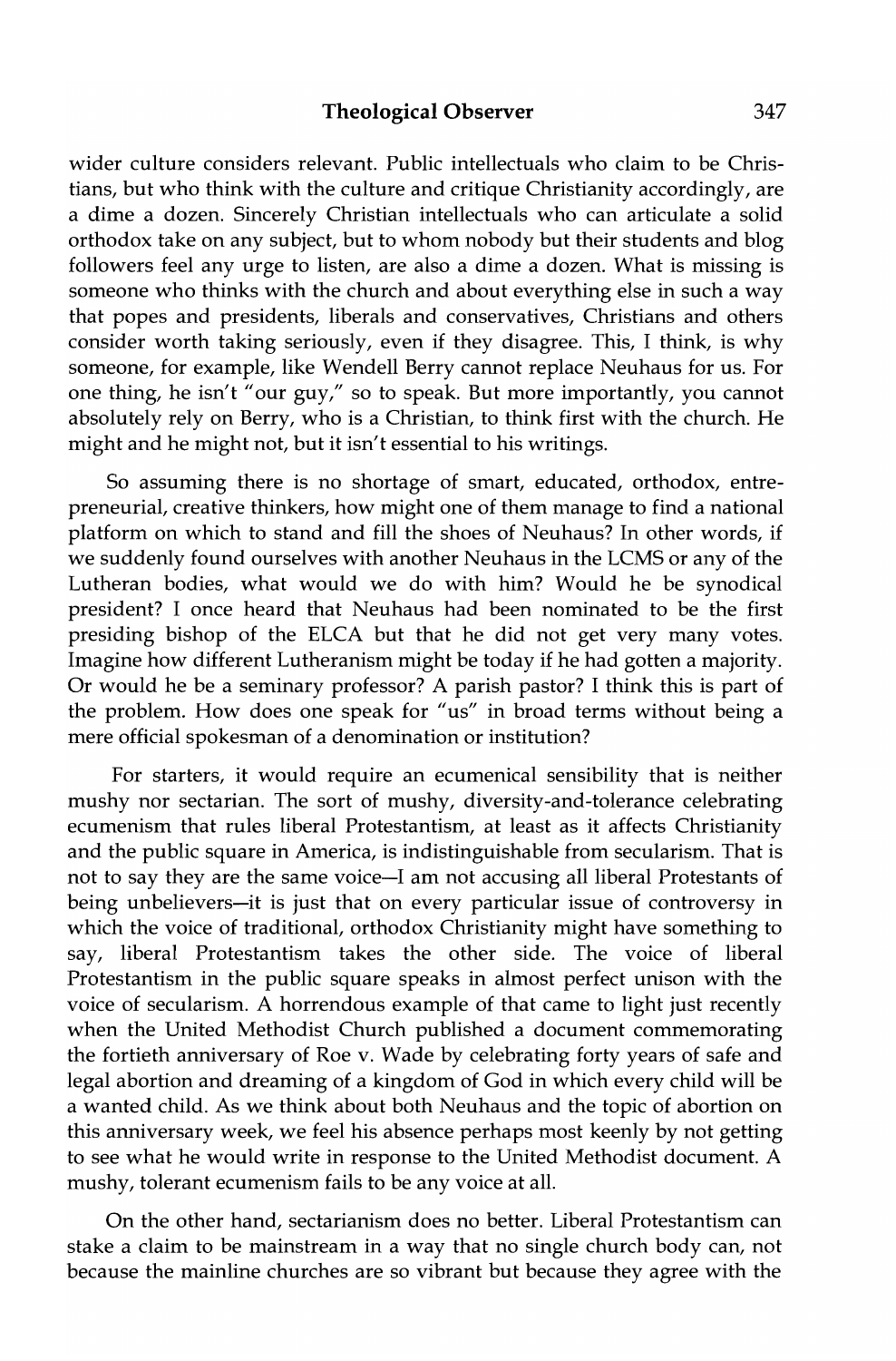predominating culture. American institutions-universities, newspapers, museums, etc.-"get" liberal Protestantism. They understand each other. There is currency between them. By contrast, in our national consciousness even the Roman Catholic Church, which boasts a worldwide membership almost four times the size of the entire population of the United States and predates the United States by millennia, is quickly dismissed as sectarian or fringe whenever it disagrees with mainline liberalism. Look at how that church's perfectly rational and historically Christian view on artificial birth control is simply dismissed by our government as some fringe kookiness that need not be protected by law. And certainly no other traditional Christian or conservative church body could do any better that the Catholics.

Neuhaus, by way of contrast, was able to write in a non-sectarian way without embracing mushy, secular ecumenism. For example, I recently had a chance to work through his book *Freedom for Ministry* with a clergy studygroup that includes people of many, mostly mainline denominations. A Methodist, a Mennonite, an Episcopalian and three liberal ELCA Lutherans all agreed it was one of the best books on pastoral ministry they had ever read and said they wished it had been part of their seminary curricula. Such a book, as with much of his writings, speaks broadly while also being bracingly orthodox. That is an almost impossible thing to pull off. Most attempts lapse into conservative sectarianism or liberal mushiness. Some writers, like Chesterton or Lewis, can pull it off to a certain degree, but not many; Neuhaus was in the company of the rare writers who could.

How was he able to do that? By being on good terms with a huge range of thinkers without agreeing with them on everything. As a liberal turned conservative, Lutheran turned Catholic, Neuhaus managed to make new friendships without always breaking old ones. But more importantly, he was able to focus on the *crux* of the matter apart from other loyalties. Ironically, it was sometimes precisely his sense of ordered loyalties that caused people to feel betrayed by him. His friends from the Civil Rights days thought he betrayed them by becoming a conservative, his LCMS friends thought he betrayed his heritage, his Lutheran friends felt he betrayed them when he became Catholic. None could really be mad at him because they understood that Lutheranism meant something to him, as did heritage, as did civil rights. All those loyalties, however, needed to be in order.

I think that is what the Catholic Church gave him that he could not find elsewhere: an order to his loyalties that reconciled his sense of loyalty with his intellectual entrepreneurship. Entreprenuership is dangerous and unsettling to orthodoxy and to loyalty. To confessional orthodoxy, intellectual entrepreneurship implies a defect in the existing scheme, something improvable or incomplete about our Confessions. It does the same to loyalty-always looking elsewhere implies something insufficient about here. But when his loyalty to his Lord, loyalty to the truth, and loyalty to the church merged in taking a leap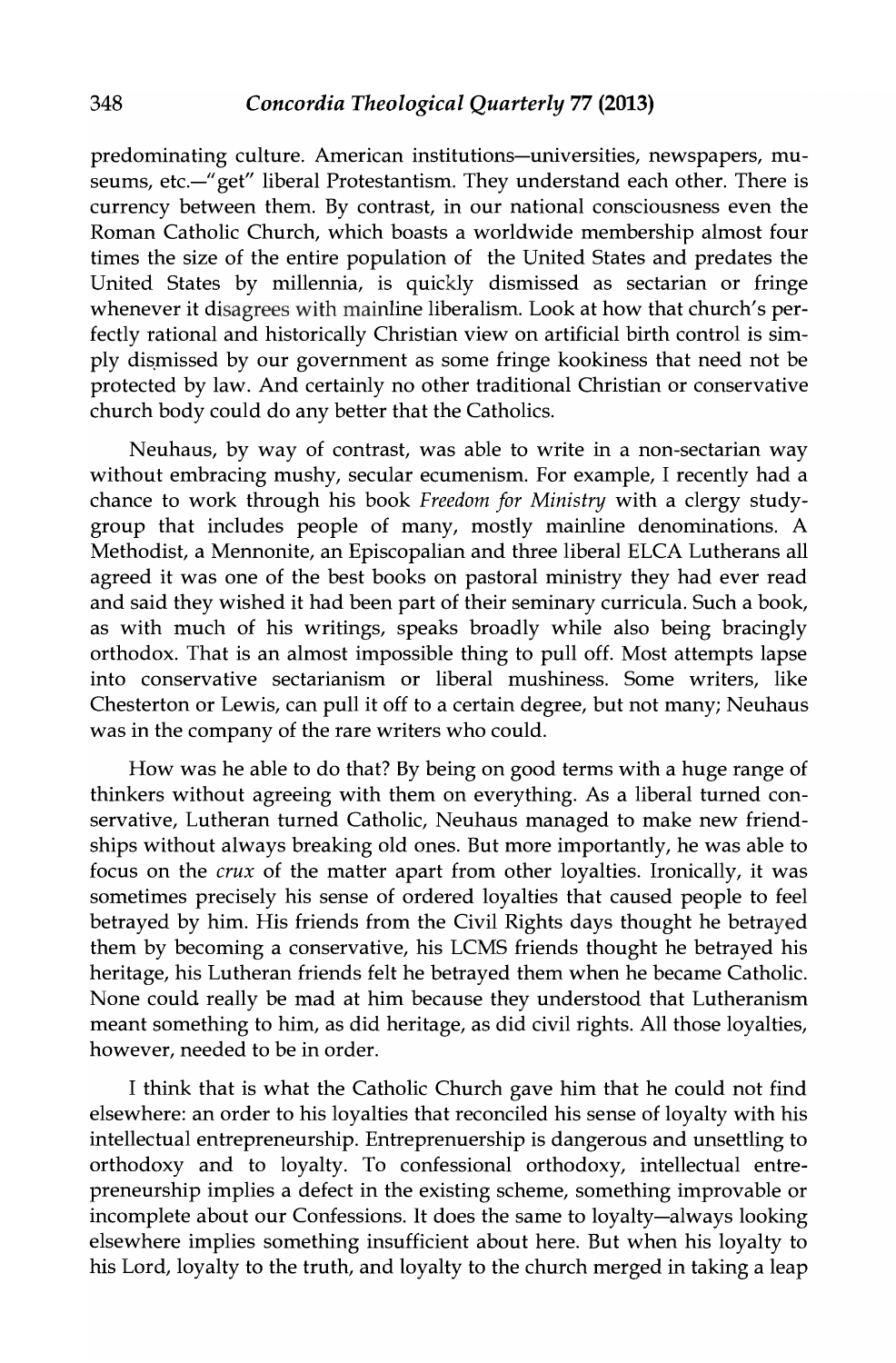#### **Theological Observer** 349

of faith that the church, uniquely, would be guided unerringly through time by the Holy Spirit, he was set free. Thinking with the church no longer felt like a limitation. This freedom comes through in his last work, the posthumously published *American Babylon.* The thesis is that every era and every place is a place of separation from the New Jerusalem, a Babylon in which God's people are captive, but with nothing to fear because the final victory is assured. So Babylon offers plenty for the intellectual entrepreneur to explore fearlessly as long as he thinks with the church, and plenty of places to get lost as soon as he stops thinking with the church.

The need for engagement in the public square will never go away. In every era there have been issues in the public square in desperate need of being informed by critical Christian insights. Today is no different. The collapse of marriage, the acceptance of abortion and euthanasia-these are public issues that will certainly destroy many lives and will certainly never be remedied apart from Christian voices in the public square. How might we in the LCMS cultivate new voices? Years ago, I managed to get into an ongoing clergy group called the Pastor-Theologian program run by the Center of Theological Inquiry in Princeton. I am pretty sure my getting accepted into that program was another perk of being Neuhaus's nephew; be that as it may, it was a great experience. I was the only conservative involved. The thing that stuck with me was a question I got from a moderator who was from the United Church of Christ. He asked, "What will it take to get the Missouri Synod to start producing theologians again, like Neuhaus, Marty, and Pelikan, who speak to and for more than just the LCMS?" I think it is a good question, especially when you consider that even when we were producing great public theologians, they often did not stay in the LCMS.

The first obstacle, obviously, is ecumenism. I think Neuhaus left us a good blueprint with the initiative Evangelicals and Catholics Together, which by rights ought simply to be a long-hand way of saying Lutheran. Sadly, I would say the liberal mainline does not factor into the ecumenical equation anymore, and I don't think Neuhaus saw much ecumenical future in that direction either. There could be no "Evangelicals and Catholics and Mainliners Together'{ initiative. I would say his pessimism on that score was justified; the ELCA way of being Lutheran and marching in step with liberal Protestantism is, as far as I can tell, a dead end, ecumenically. But even focusing on the fact that Lutherans are Evangelical and Catholic brought together like peanut butter and chocolate, we too often advertise that fact in the wrong ways. Instead of being confidently catholic among Evangelicals and confidently evangelical among Roman Catholics, we end up being obsequiously evangelical among Evangelicals as though desperate to prove to them that we, too, are saved, so they can let us into their club. And then we are obsequiously catholic among Catholics, desperate to prove that we are not Protestants. So instead of us bringing Evangelicals and Catholics together and being the bridge between them, we allow them to divide us into competing camps. We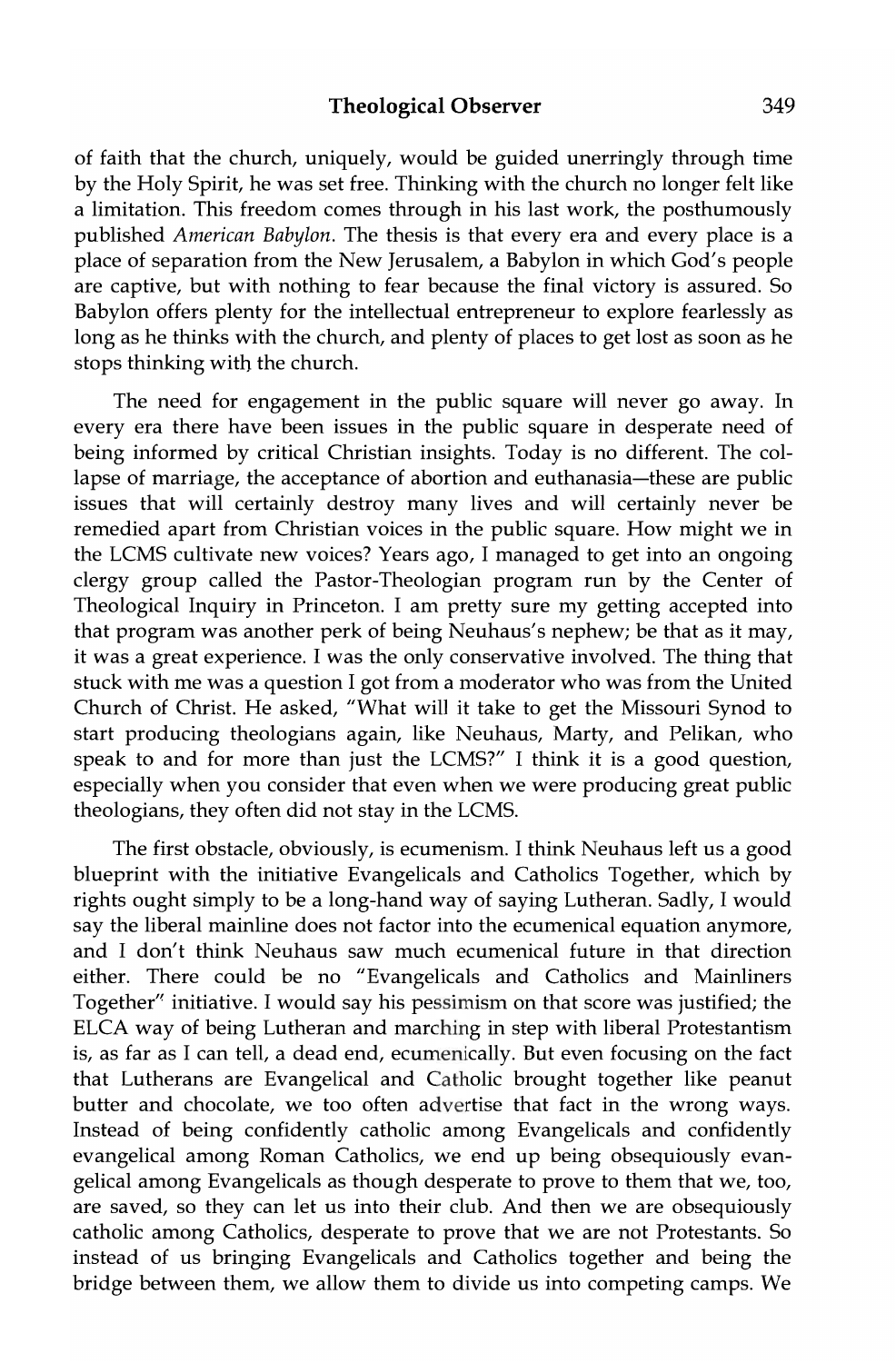have parishes that are virtually indistinguishable from Assemblies of God parishes in their architecture, music, videos, and even sermons. At least, no Evangelical would find anything very foreign about the goings-on at some LCMS parishes. And we have parishes where there is so much genuflecting and people crossing themselves and Gregorian chant and layers of garb that most Catholics I know would go there and think, "What are they, putting on a play?" If we are going to raise up a voice to the public square, we will need offer a solid Lutheran platform big enough for both feet, the Evangelical one and the Catholic one, to stand on, a comfortable and confident Lutheran identity as Evangelical and Catholic together.

Secondly, we will need to be more deliberate about raising up people who live it, not just think it. The old Concordia system did that for many people-your life was a mission defined by the church from a young age. Whether it was his civil rights work, his celibacy, his Community of Christ in the City, Neuhaus lived it. Too often, I think, we use the idea of vocation as a cloak to justify living lives that in all the concrete ways are just like everyone else's. We use outreach and the goal of being all things to all people to justify bringing in new members without transforming them or even holding forth that possibility. We often fail to teach about holiness in any concrete ways for fear people will take it as works righteousness.

If we somehow managed to provide a unified platform for someone to be a powerful voice to the public square, that man would need to be a holy man. His whole life would have to concur with his message. Of course, part of true holiness is seeing one's own shortcomings keenly, because that in itself is a message. Smart? Yes. Educated? Sure. Creative and insightful? Of course. Pastoral and wise? Yes. But perhaps, most importantly, someone who takes holiness seriously enough for the way he lives his life to be noticed. Whether we are talking about liberals or conservatives, Christians or others, the sort of great minds who actually make a difference are those like Ghandi, Bonhoeffer, Mother Theresa, Albert Schweitzer-and the list goes on and on-people whose lives put their own ideas to the test. This was one of Neuhaus's devastating criticisms of the notorious ethicist Peter Singer, advocate of infanticide and euthanasia; it was all just ideas to Singer. He wrote about the absurdity and even immorality of spending precious resources caring for the old and incurable, but then he spent lots of his own time and money caring for his mother in her last years. In his case and to his credit, his humane example disproved his demonic theories. But when Neuhaus pointed out the discrepancy at a debate, Singer grew angry. At the time, the crowd agreed with Singer. History will justify Neuhaus's critique. By refusing to live his message, Singer proved himself false. For us, if nothing else, I think this means taking the whole catechism seriously, not just the six chief parts, which are the ideas of our faith, but ordering the day with prayer, truly preparing for Holy Communion, and understanding our lives by the Table of Duties, which are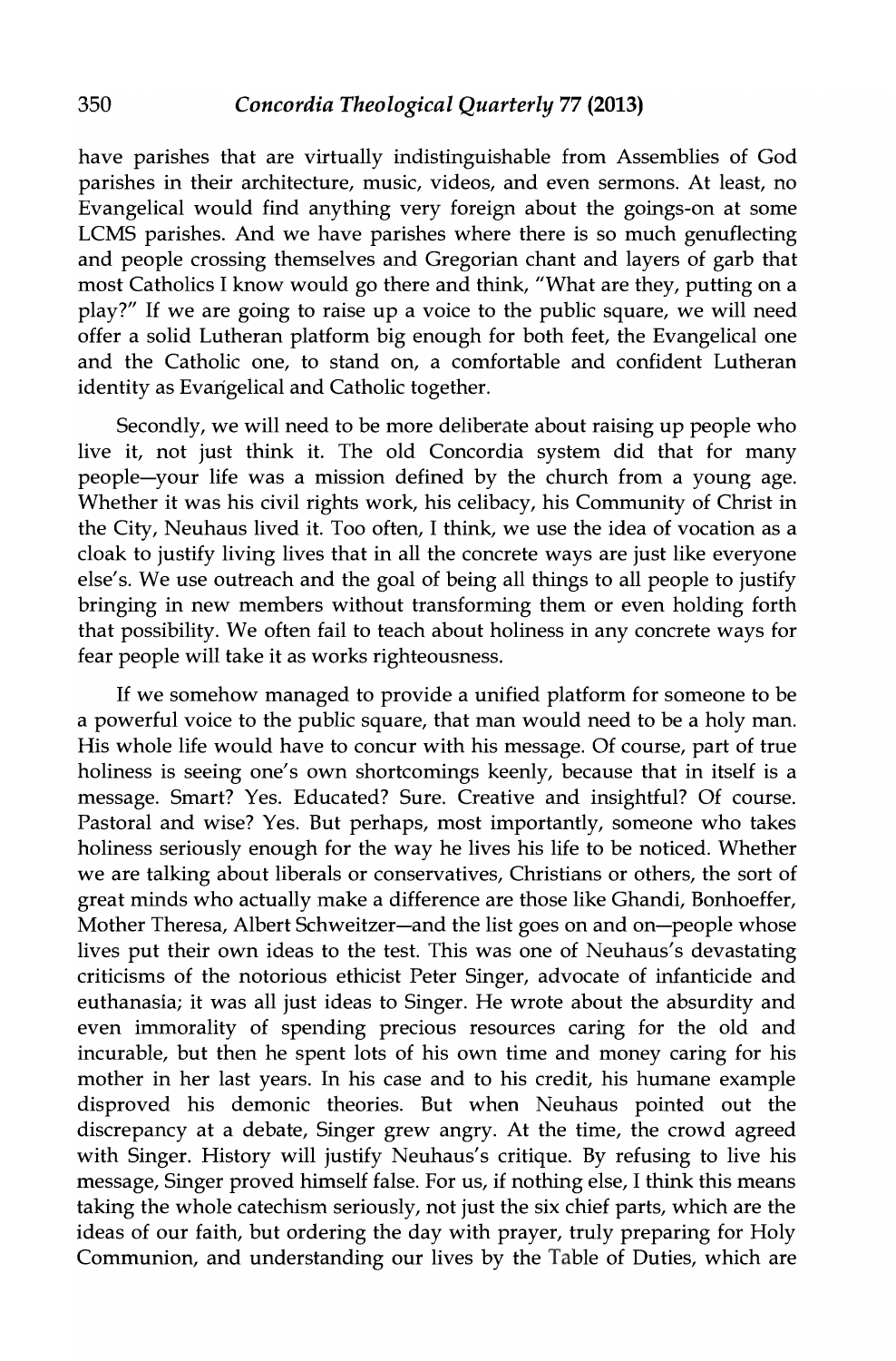the actions of our faith. If we choose not to live it, we ought to stop talking about it.

A third thing that might not be a problem in every Lutheran church but certainly is in the LCMS, is the congregationalism that makes pastoral ministry a job, the congregation an employer, and the salary a fee for services approved by the congregation. Neuhaus was insistent that the congregation-Word and Sacrament ministry to those to whom one is called-is primary but not exclusive, and that there needs to be a place for clergy to be involved in things beyond the congregation or Synod. At this moment, our theologically trained folks are locked in a pattern of careerism.

Those three things-a unified voice with which to be ecumenical toward Evangelicals and Catholics, a sense that personal sanctification matters in voices from the church to the public square, and a focus on the parish that does not limit the pastoral ministry entirely to the parish-would help make it more likely that we could replace Neuhaus.

Neuhaus did not really die young, but nor did he live to a ripe old age, dying as he did in his early seventies. We feel the loss. But I suspect that, as usual, God knew what he was doing. What I mean is this: when God raises up great men, he often has them diagnose the coming problems in advance of the age. New secular plans for ordering society always come pre-debunked by Christian thinkers. Dostoevsky went ahead and debunked Nietzsche before Nietzsche wrote, which did not stop the world from following Neitzsche. Or consider the two twentieth-century men Neuhaus sought to emulate in many ways, G. K. Chesterton and C. S. Lewis. Chesterton was known for his cheerful, angelic, friendly ways of defending the faith. He warned and warned against bogus race theories, imperialism, what he termed "prussianism." Yet, God in his mercy did not allow Chesterton to live to see the Holocaust. Seeing his warnings ignored and thereby proved correct might have been too much for him to bear. Perhaps he would not have been able to keep his innocent cheerfulness in the face of Auschwitz and the end of officially Christian Europe. Similarly, C. S. Lewis wrote *The Abolition of Man* in early 1940s and completely debunked postmodern deconstructionism as nonsense, but he did so when someone like him could still be a leading voice of academia. He died at a comparatively young age in 1963-the same day that John F. Kennedy was assasinated-as though God in his mercy were saying to Lewis, "Okay, you've done your job. I am not going to make you watch this," as the sexual revolution swept through and Lewis's beloved academia was overrun with the very deconstructionists he had already demonstrated could never be more than agents of cultural destruction. Neuhaus spent his days warning of the dangers of a naked public square, trying to be the voice of the church at the table, like a man with one foot on the dock and one on the boat, and it seems to me God took him when he did as though to say, "Good job. I'm not going to make you watch this," as we drift rapidly apart, as we enter an era in which there cannot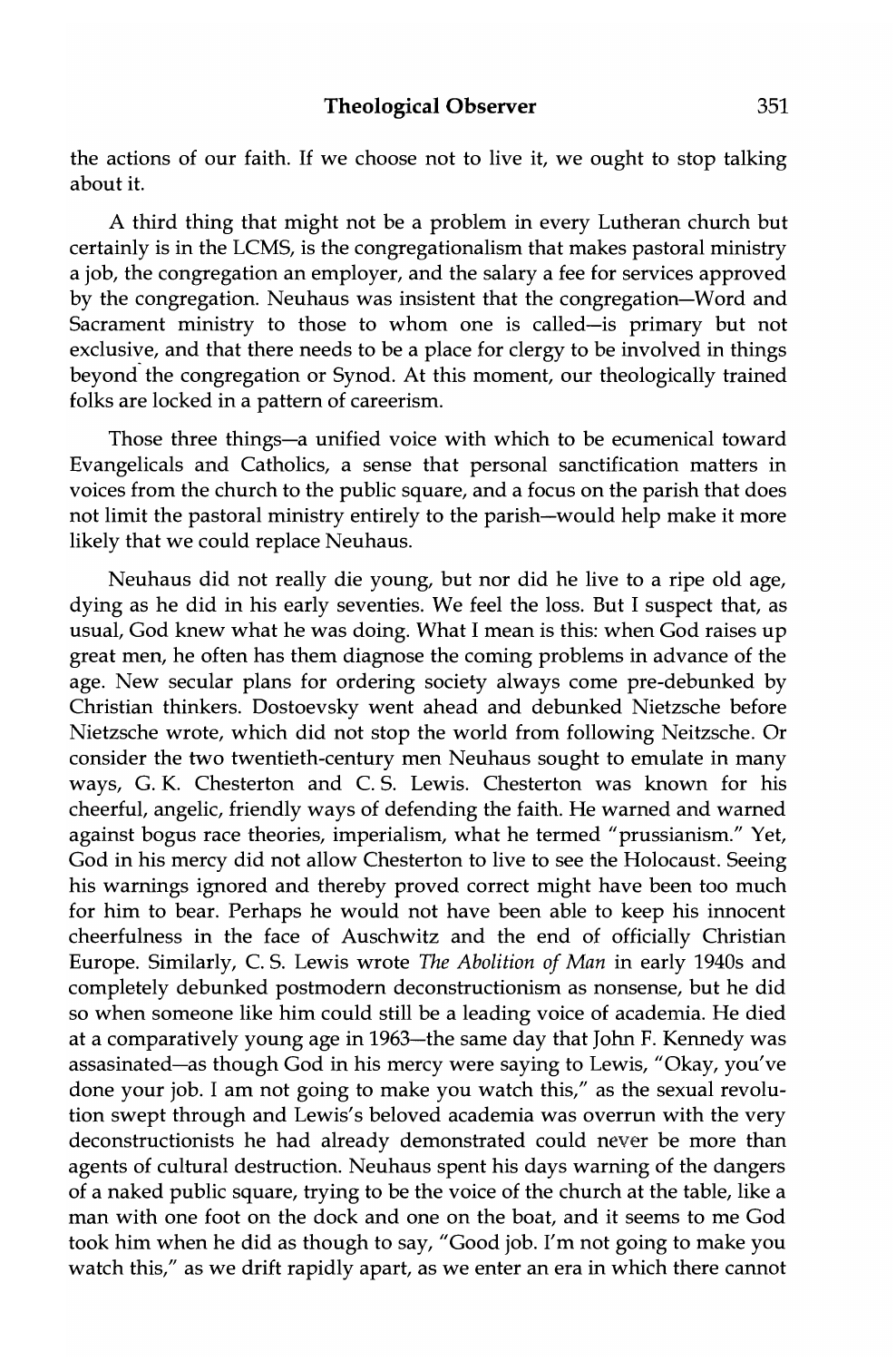#### 352 *Concordia Theological Quarterly* 77 (2013)

be a Neuhaus, not because there are no capable people but because there is no longer a seat at the table or a listening ear. But that is all just speculation. I do not claim to know why God in his wisdom took Neuhaus when he did, leaving us, especially those in the pro-life movement, feeling his absence with seemingly no one to take his place. I simply think we should brace ourselves to be a part of an era that perhaps Neuhaus could not have borne the sight of. Perhaps the next Neuhaus will not be a public intellectual like the later Neuhaus at all, but a passionate man of action like the early Neuhaus, again called upon to know the inside of a jail. Again, just speculation.

But in the end, I think if we asked Neuhaus whether he could be replaced, he would answer, "no," with a sly smile as though to recognize how arrogant that would sound at first blush, at least until you caught his meaning. He would explain that he cannot be replaced, not because he was too great a man but because that is not how God works in history. It isn't "next man up" like replacing an injured player in football; rather, it is an unfolding divine drama in which each unique person fills a unique role. When he himself was devastated at the loss of someone he deemed irreplaceable, Pope John Paul II, he noticed in himself and in the people around him the temptation to look for the next John Paul II. To this he had to say: no, there will be no next John Paul II and we shouldn't be trying to find one; we should trust in what God has in store. He was a great page in God's story, but it is now a page that is turned. Now is the time to see what God will do next. The stories that made John Paul II what he was, the stories of Poland in World War II, the stories of Soviet domination and resistance, those things are gone; they cannot produce another story, another life like the one they produced in John Paul. The same is true of greater and lesser men, all of us, including Neuhaus. What made him who he was-the old "system" in which you went off to boarding school at fourteen and lived a life immersed in church and theology, the 1960s and the Civil Rights movement and the sexual revolution that finally sundered him from his allies in the Civil Rights movement-those are the things that produced a man who could be "our guy" so to speak, but who was also influential on a national and international level the way he was. None of those eras and events are coming back. People who try to force patterns onto history find themselves engaged in pathetic absurdities because they are stuck in a rut, like claiming the fight for gay marriage is this decade's Civil Rights movement, Iraq is the next Vietnam, this is the next that, which, in most cases, it is not.

I liken this idea to the book of Judges. The human condition remains the same, but God keeps coming up with different stories out of it. The refrain keeps coming back-the people were unfaithful, God punished them, they cried out, God had mercy and ... did what? Send Samson after Samson? Gideon after Gideon? Deborah after Deborah? No. When Ehud, the patron saint of lefties like me, died, there were probably people looking for a sly and crafty man who could defeat their enemies with schemes and intrigue. And after a brief interlude they got Deborah, who sat around under a tree giving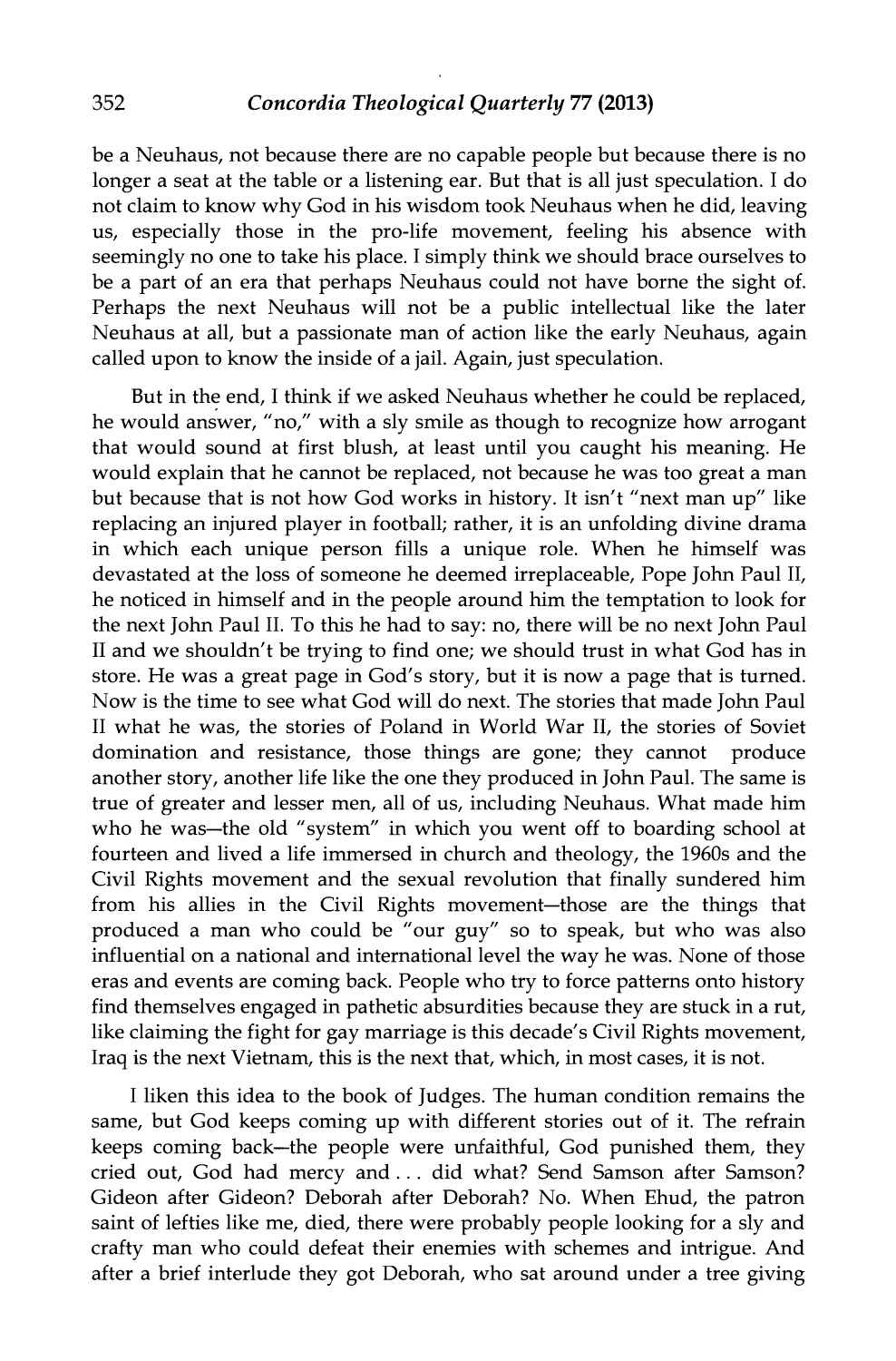wise counsel. Hardly the next Ehud. Then when they had to find the next Deborah they got Gideon, a total loser of a general who won battles through goofiness. And Samson was certainly not cut from the same cloth as Deborah or Gideon. The only thing they had in common was that God worked through them to build up his people.

I think Neuhaus would say that trying to replace the great man actually prevents you from appreciating the great man for what he was. It interferes with true thankfulness to God. It prevents you from being a theologian who sees God in history because you are too busy being a sociologist who sees nothing but human patterns. Waiting for Gideon, you miss out on Samson. The human side of history is predictable and boring, like the refrain in Judges. The divine side of history is every bit as reliable-we know God will do something great-but we can never see how in advance. It always looks hopeless, which is the necessary backdrop for the glory in God's story, which, because it is not predictable, is therefore exciting. There will never be another St. Paul, another Joan of Arc, the next Luther-we shouldn't be looking for them. Trusting that God will address the needs of the era in unexpected ways is part of thinking with the church. If we would replace Neuhaus, we ought first to learn to think with the church, and when we do so we see that looking for the next Neuhaus is not thinking with the church. It is to go by sight, trying to capture something safely known rather than expecting something unknown with the hope that cannot disappoint us.

So I offer no suggestions. I foresee no next Neuhaus. I think we are entering a new and ill-defined era in which voices like Neuhaus will very likely be impossible-there is too much fragmentation, too much crumbling at the foundations. The days of a public intellectual thinking with the church on the issues of the day and being taken seriously by the culture may be over, at least for now. I am thankful for what God did through one of his many servants and for securing the church through a tumultuous era, but it will take a different story, a different voice to handle the future. And it is partly from Neuhaus, that faithful servant of the previous era, that I have learned to trust that no matter how hopeless the backdrop, whatever comes next in this particular Babylon, there is nothing of which we should be afraid.

> Peter A. Speckhard Pastor, Faith Lutheran Church Green Bay, Wisconsin

### Postmodern Attitudes among Lutherans about the Lord's Supper?

Recently I was teaching an adult Bible class about the presence of Christ in the Lord's Supper. At various points the discussion addressed differences between what Lutherans believe and what other Christian churches believe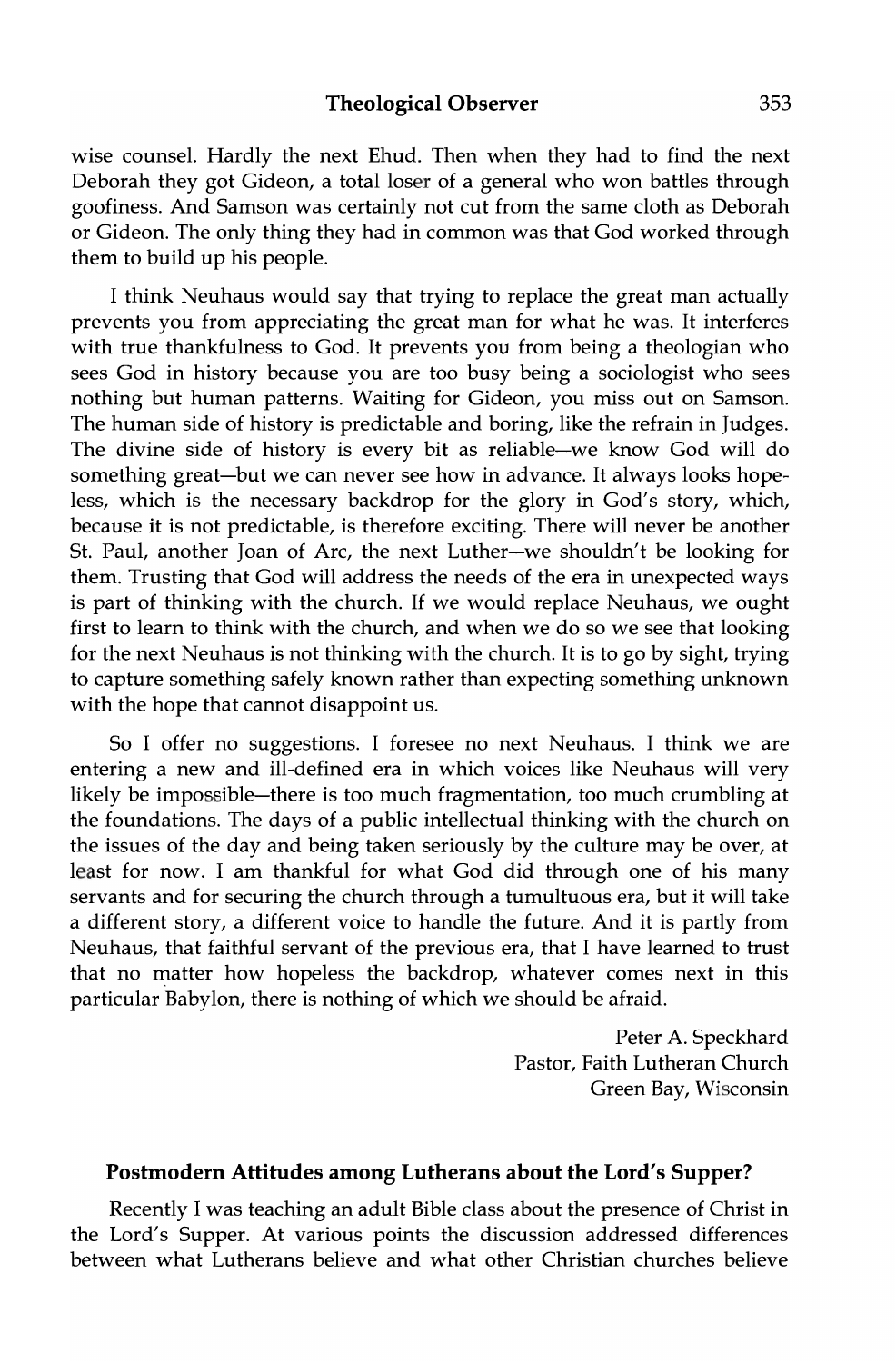regarding Christ's presence. Toward the end of the class, one parishioner protested what she thought to be unfair labeling of the differences of opinions. She acknowledged, on the one hand, that most Protestants had an incorrect understanding, which encouraged all kinds of false beliefs about spirituality and about how one really could become close to Jesus. And, on the other hand, she recognized abuses in Roman Catholicism that emphasize the adoration of the Sacrament and detract from the biblical institution to eat and to drink for forgiveness, life, and salvation. Nevertheless, she appealed to me and to the class that we not perpetuate and aggravate divisions in the church by saying that we Lutherans have the teaching right while the Reformed and the Roman Catholics do not. These other groups are sincere in their beliefs, and it is not helpful, she said, to set up an antagonism between Christian groups that suggests that we're right and they're wrong.

Traditionally her argument would be refuted by its logical inconsistency, which she herself acknowledges: other churches do in fact have a wrong understanding. Therefore it is not incorrect to point this out and to refute it with the true teaching.

Yet it is no longer sufficient to point out the logical inconsistencies, because the problem is not so much with logic as it is with epistemology. Postmodernism is essentially an epistemological shift from rationalistic modernism. Postmodernism is dismissed by some as an imaginary category and lacking clear definition, but only because these critics think from a modernist point of view. Postmodernism simultaneously camouflages itself from criticism (by not fitting the modernist category of reason and therefore going somewhat undetected) and covertly undermines reason (by relativizing it). Nevertheless, postmodernism is a definable epistemology that recognizes a person to receive identity not as an individual consciousness (as with Descartes), but as a construction of experiences, relationships, intuitions, and tradition, as well as a reasonable intellect. Postmodernism is not anti-rational per se, but it relativizes reason, factoring in the shaping of a person through unanalyzed experiences, relationships, intuitions, and traditions. Like-minded individuals form communities in which their identity is affirmed and reinforced, even while the community acknowledges that other people may find identity in different, competing communities with different experiences, relationships, and traditions.

Thus, this young woman was not speaking illogically, but under a different epistemological framework from the traditional dogmatic response: other Christians may be wrong in their understanding of Christ's presence in the Lord's Supper, but it is fruitless to declare this dogmatically, because, as postmodernists, they are shaped by more than a bare, rational reading of the text. They are also shaped by their experience in church services, what their tradition has verified for them, and how they feel about all of this. In postmodern terms, Christian communions have become distinct communities.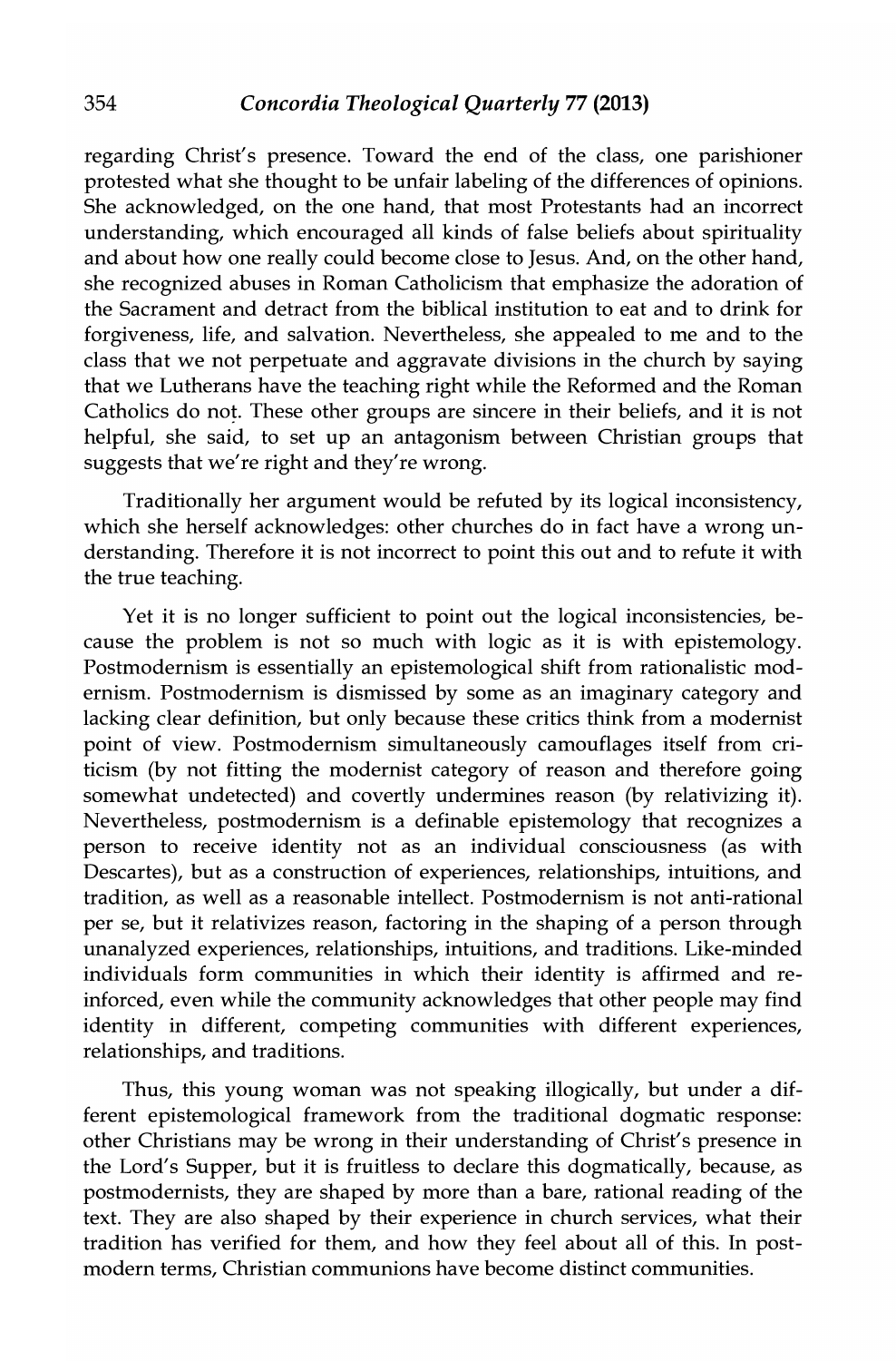A contemporary, faithful response, then, needs to recognize postmodernism for what it is, without capitulating to relativism. It is important, first of all, to perceive that postmodernism does not abandon reason, but relativizes it. For the postmodernist, reason is not useless, but it is so colored by other factors shaping the person that one can never be certain of truth. (The significance of deconstruction plays in here.) The contemporary response is not to assert the primacy of reason over the other factors of human formation, but to integrate all of them. Reason, intuition, experience, and tradition work together. (One benefit of postmodernism is that it presents the opportunity to restore a fuller anthropology to a modern worldview that reduced the human person to bare reason).

Alisdair MacIntyre *(vyhose Justice? Which Rationality?,* 1988) recognized that a community could come to judge its own beliefs to be inadequate or wrong through interaction with another community. The path to such conversion is arduous, for it requires the communities first to understand each other, and then for one to be willing to recognize its inferiority or error in some way. But, MacIntyre argues, this is possible when communities engage each other with clarity, with openness to understanding each other for the sake of translating social and cultural meaning, and by perceptively questioning and criticizing each other. This last step demands communities to work rigorously to justify their actions and beliefs. Seeking the truth, then, still requires us to make claims about the truth and even to make judgments about others. We ought to do so with courtesy and gentleness, for postmodernism claims to truth strike not only at reasons and arguments, but also at souls of people who has been formed by their communities, for better or for worse.

The church, also, may embrace that opportunity that the postmodern mind presents, that is, the increasing role of tradition. For some in the church, tradition has poor connotations, suggesting a dry repetition of rituals whose meaning has not been passed forward to today. This is not what I mean. When a postmodernist speaks of tradition, he has in mind foundational stories or narratives which give definition to his community. For the church, such a foundational narrative is the Scripture. Of course, the Scripture is more than a foundational narrative or a tradition. I call Scripture "narrative" or "tradition" only to correlate it to the postmodern epistemology. Scripture is not mere narrative or tradition in the dogmatic sense, that is, something crafted by human imagination or repetition.

The postmodern challenge, then, calls us to reinvigorate our study of the Scriptures, to proclaim the truths presented therein, and to articulate Jesus Christ and his redemptive work in the depth, breadth, and richness that the Scriptures themselves present. Proof texts continue to have their place, yet not as the final answer of a dogmatic dispute, but as the wide-open entrance into the profound revelation of God's salvation. Disputes with other Christians and non-Christians are insufficient when they only show error. They must further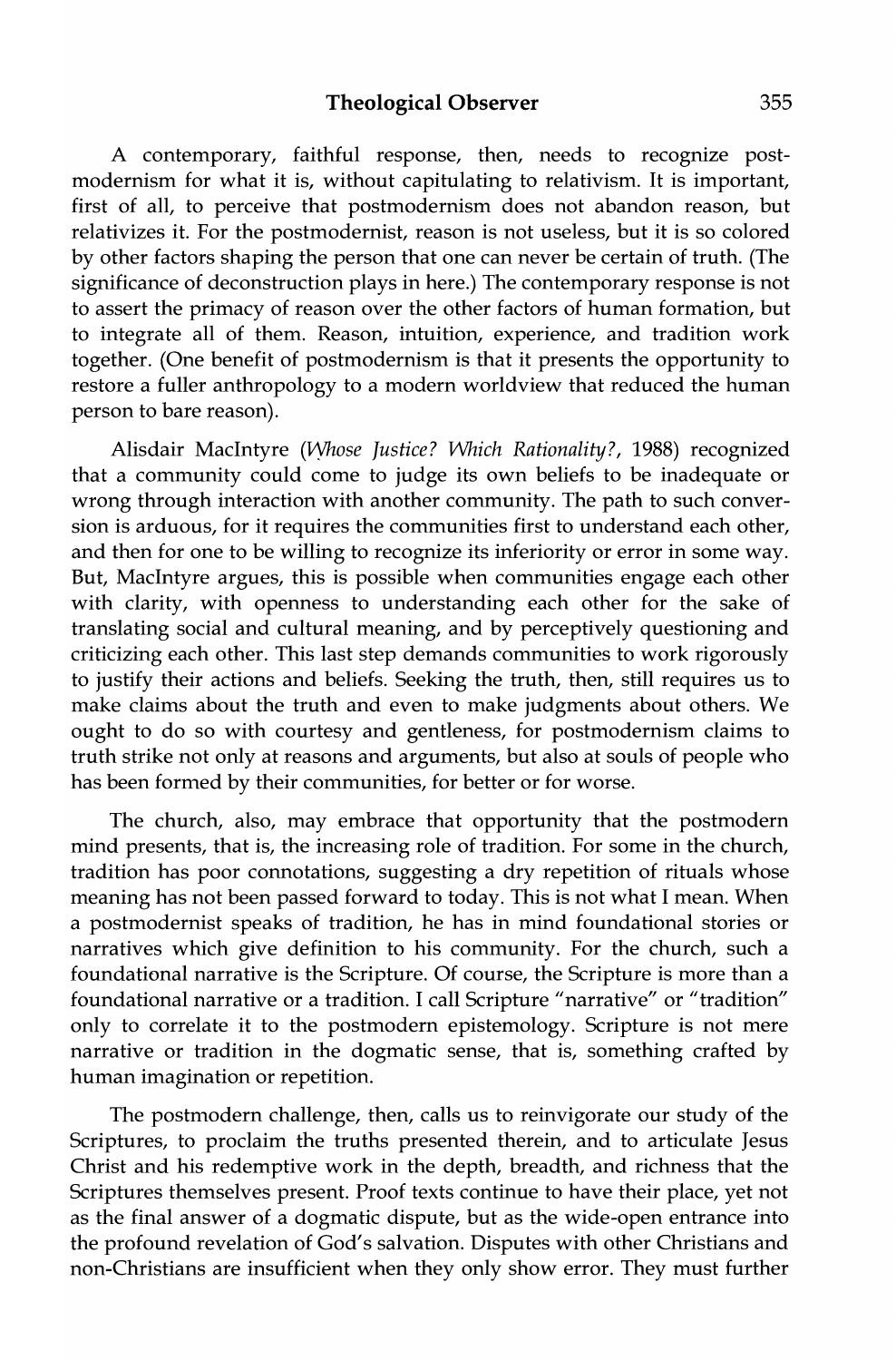positively teach Christ in all the Scriptures, so as to beckon the hearer into the reasonable story of Christianity. And, thanks be to God, the Holy Spirit does this beckoning and converting through such faithful proclamation.

There are differences between Lutherans and Protestants and Roman Catholics. It does no good to minimize these. Even from the postmodern perspective, clarity gives definition to each community, so they know where they stand. Yet unity in the church will never be achieved solely by argument, and simply declaring "the Lutheran Church has the truth" does little to soften the hard heart. "[I]t is enough for the true unity of the church to agree concerning the teaching of the gospel and the administration of the sacraments" (AC VII 2). The unity of the church does not depend on teaching a particular denomination's doctrine. Neither the Roman Catholics, nor the Methodists, nor the Lutherans, as particular groups, are the one church. Rather, the one church is wherever there is agreement concerning the teaching of the gospel and the sacraments, wherever this may be found, whether among Lutherans, Methodists, and Roman Catholics. It is ours to be about the teaching of this gospel and administering the sacraments as the Scriptures in their fullness and truth proclaim them.

Gifford Grobien

# Looking Ahead: Celebrating Martin Luther and the Reformation in 2017

In less than four years, Lutherans around the world will celebrate the SOOth anniversary of the Reformation. Its beginning is identified with the date of October 31, 1517 when Martin Luther posted the Ninety-five Theses on the doors of the castle church in Wittenberg. The question for the worldwide Lutheran community is how this anniversary will be celebrated. Considering the locality where it all started, one might assume that not much will happen. Wittenberg is a small, quiet city of 50,000 citizens, with no more than two significant streets and an annual visit of merely 85,000 overnight tourists, which means that many hotel beds are left unoccupied throughout the year. Perhaps this is all because Lutherans have never made much ado about commemorating sites of their heroes; in contrast to others, they do not have a central place, no Rome or Mecca. In a way, Luther himself would have been proud of his followers in that it is not he whom one should revere, but Christ alone.

Yet all this will apparently change in view of 2017. In a 2012 article in the Sunday edition of the famous German newspaper, *Frankfurter Allgemeine,*  Ralph Bollmann and Inge Kloepfer announce that great business is planned with the Luther year in 2017 ("Martin Luther kommt groß ins Geschäft," July 29, 2012, pp. 30-31). Already in 2008, the Luther decade officially began with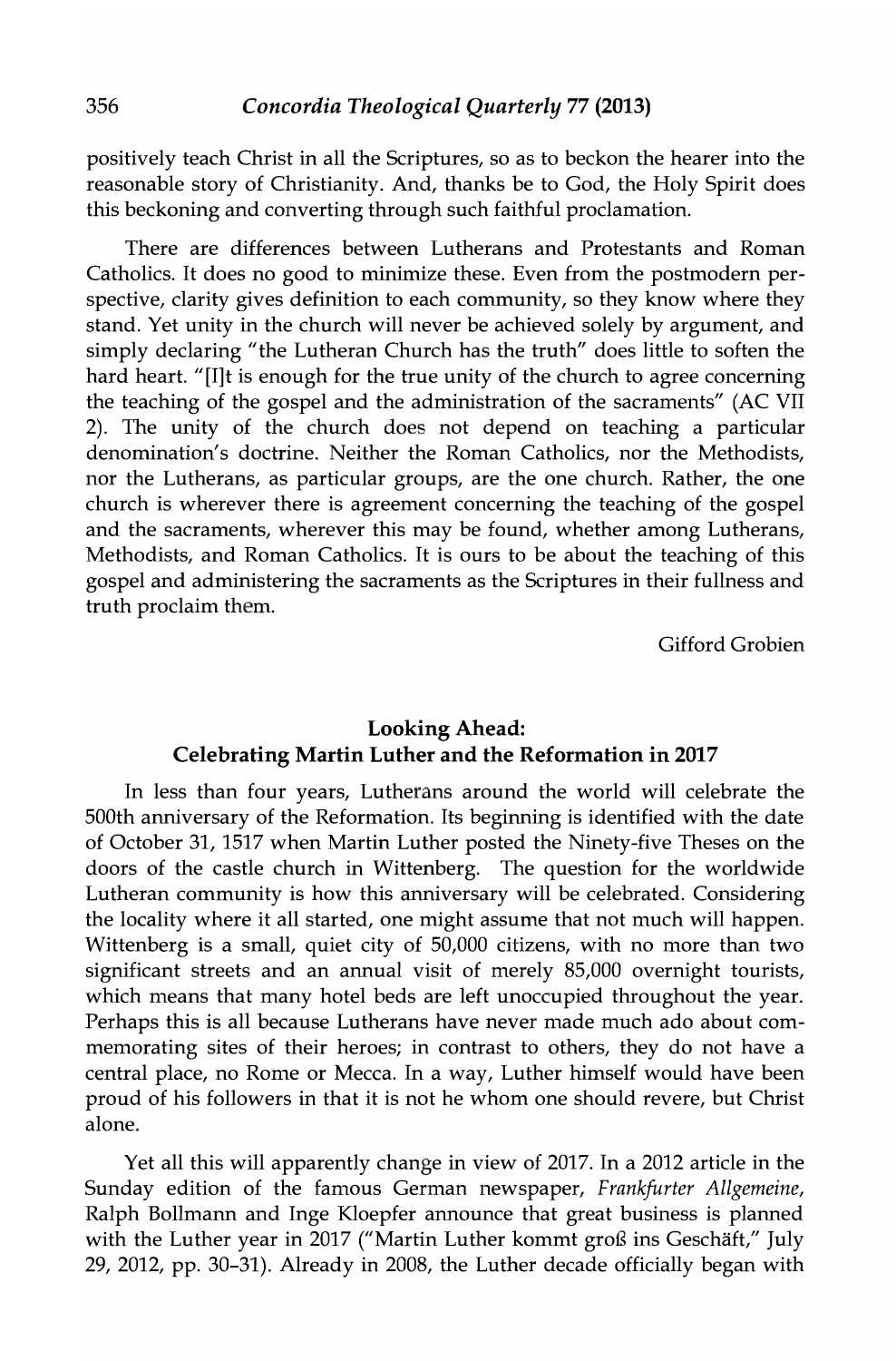the goal of making Wittenberg a center for worldwide Lutheranism. To serve that promotion, a wide range of events is taking place, including concerts, art exhibitions, and the publication of many books on Luther and the Reformation. In fact, Luther will not be boxed in: plans are underway to make the Luther year both a theological *and* cultural event, a church affair *and* one for tourists as well that will, in tum, benefit the economy of that region. Commercialization and church seem to have been at odds in Luther's mind, but the church is not the sole planner of this anniversary. The German parliament has officially set aside 35 million Euros in its budget. The state of Sachsen-Anhalt, where Wittenberg and Eisleben are located, will invest 75 million Euros in these cities, with such projects as converting the house in Eisleben where Luther died into a museum. And the churches have pledged 17 million Euros. The infrastructure, too, will be improved, and Wittenberg will receive a train station that is state of the art in terms of being built environmentally conscious. If current plans come to fruition, the castle and the castle church, where Luther nailed the theses, will receive a face-lift, and the city church, too, will be freshly renovated for the occasion. A notable name listed among the donors and Luther supporters is Friede Springer, wife of the late German newspaper tycoon, Axel Springer, and a member of the Independent Lutheran Church in Germany (SELK), a partner church of the LCMS.

The target group of all this future bustling activity is the worldwide Protestant community, located in countries like the United States, Scandinavia, and even China with its forty-plus million Protestants, where there is great interest in visiting Germany and especially the sites of the great Reformer. The minister of culture, Stephan Dorgerloh, is of the opinion that every Protestant should have visited Wittenberg at least once in his or her lifetime. Reiner Haselhof, the president of the state of Sachsen-Anhalt, though a Roman Catholic himself, recently made a promotional tour through parts of the United States to raise interest for Luther. After all, the United States has 160 million Protestants, more than any other country. The German Central Board of Tourism has also announced that from 2015 onward it will promote sites where Luther lived and worked as compelling reasons to visit Germany. These not only include Wittenberg where Luther spent most of his life, but also Eisleben, the place of Luther's birth and death; Mansfeld, where his parents moved and where he attended school; Eisenach, where Luther learned Latin for three years and later translated the New Testament in just eleven weeks during his stay in the Wartburg Castle; Erfurt, where he began his theological studies at the Augustinian cloister as an eighteen-year-old; and finally Worms, where Luther defended his Ninety-five Theses on April 17, 1521.

Beyond the political, cultural, and economic investment, the churches are also stakeholders in 2017. The official spokesperson elected for promoting the anniversary year is the former bishop of the Lutheran Church of Hannover and chairperson of the council of the alliance of all Protestant churches in